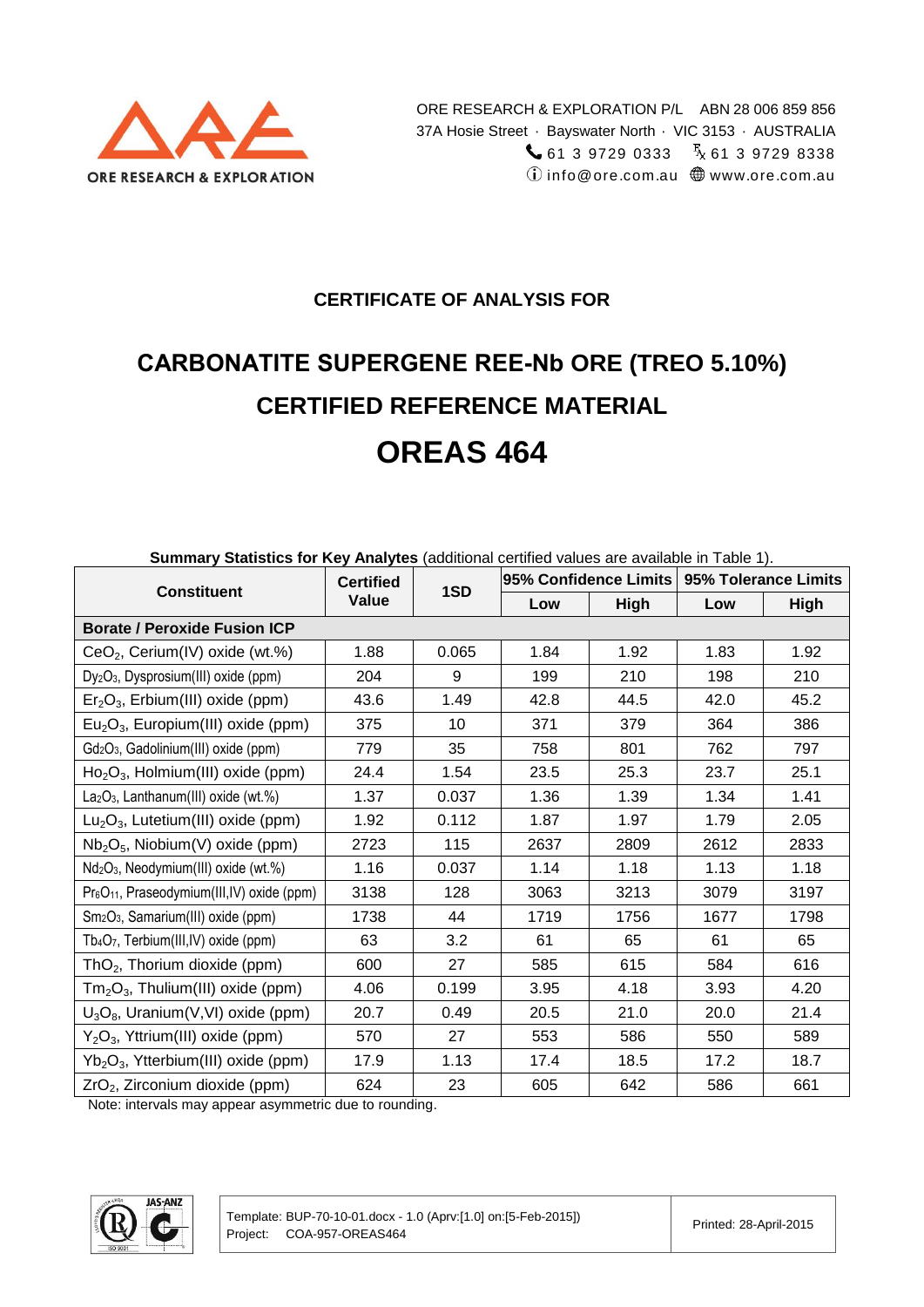|                                                                                          | <b>Certified</b> |       | 95% Confidence Limits |       | 95% Tolerance Limits |             |  |
|------------------------------------------------------------------------------------------|------------------|-------|-----------------------|-------|----------------------|-------------|--|
| <b>Constituent</b>                                                                       | Value            | 1SD   | Low                   | High  | Low                  | <b>High</b> |  |
| <b>Borate Fusion XRF</b>                                                                 |                  |       |                       |       |                      |             |  |
| CeO <sub>2</sub> , Cerium(IV) oxide (wt.%)                                               | 1.89             | 0.027 | 1.87                  | 1.92  | 1.87                 | 1.92        |  |
| $Fe2O3$ , Iron(III) oxide (wt.%)                                                         | 54.38            | 1.031 | 52.99                 | 55.77 | 53.94                | 54.82       |  |
| La <sub>2</sub> O <sub>3</sub> , Lanthanum(III) oxide (wt.%)                             | 1.41             | 0.020 | 1.39                  | 1.42  | 1.38                 | 1.43        |  |
| Nd <sub>2</sub> O <sub>3</sub> , Neodymium(III) oxide (wt.%)                             | 1.12             | 0.036 | 1.08                  | 1.16  | 1.10                 | 1.15        |  |
| Pr <sub>6</sub> O <sub>11</sub> , Praseodymium(III,IV) oxide (ppm)                       | 3070             | 99    | 2987                  | 3152  | 2907                 | 3232        |  |
| Thermogravimetry                                                                         |                  |       |                       |       |                      |             |  |
| LOI, Loss On Ignition @1000°C (wt.%)                                                     | 0.697            | 0.071 | 0.608                 | 0.786 | 0.652                | 0.742       |  |
| Borate / Peroxide Fusion ICP (majors and REE's shown in both oxide and elemental format) |                  |       |                       |       |                      |             |  |
| Al, Aluminium (wt.%)                                                                     | 4.63             | 0.150 | 4.52                  | 4.74  | 4.53                 | 4.73        |  |
| $Al_2O_3$ , Aluminium(III) oxide (wt.%)                                                  | 8.75             | 0.284 | 8.54                  | 8.96  | 8.57                 | 8.93        |  |
| Ba, Barium (ppm)                                                                         | 1657             | 69    | 1614                  | 1699  | 1613                 | 1701        |  |
| BaO, Barium oxide (ppm)                                                                  | 1850             | 77    | 1802                  | 1897  | 1801                 | 1899        |  |
| Be, Beryllium (ppm)                                                                      | 15.6             | 1.6   | 14.1                  | 17.1  | <b>IND</b>           | <b>IND</b>  |  |
| Bi, Bismuth (ppm)                                                                        | 3.80             | 0.43  | 3.34                  | 4.25  | <b>IND</b>           | <b>IND</b>  |  |
| Ca, Calcium (wt.%)                                                                       | 0.896            | 0.033 | 0.875                 | 0.917 | 0.875                | 0.917       |  |
| CaO, Calcium oxide (wt.%)                                                                | 1.25             | 0.046 | 1.22                  | 1.28  | 1.22                 | 1.28        |  |
| Ce, Cerium (wt.%)                                                                        | 1.53             | 0.053 | 1.50                  | 1.56  | 1.49                 | 1.57        |  |
| CeO <sub>2</sub> , Cerium(IV) oxide (wt.%)                                               | 1.88             | 0.065 | 1.84                  | 1.92  | 1.83                 | 1.92        |  |
| Co, Cobalt (ppm)                                                                         | 18.0             | 3.4   | 14.8                  | 21.3  | 15.6                 | 20.5        |  |
| Cr, Chromium (ppm)                                                                       | 395              | 22    | 381                   | 409   | 381                  | 409         |  |
| $Cr_2O_3$ , Chromium(III) oxide (ppm)                                                    | 577              | 32    | 557                   | 597   | 557                  | 598         |  |
| Cs, Cesium (ppm)                                                                         | 0.27             | 0.04  | 0.24                  | 0.30  | 0.21                 | 0.34        |  |
| Dy, Dysprosium (ppm)                                                                     | 178              | 8     | 173                   | 183   | 173                  | 183         |  |
| Dy <sub>2</sub> O <sub>3</sub> , Dysprosium(III) oxide (ppm)                             | 204              | 9     | 199                   | 210   | 198                  | 210         |  |
| Er, Erbium (ppm)                                                                         | 38.2             | 1.30  | 37.4                  | 38.9  | 36.8                 | 39.6        |  |
| $Er2O3$ , Erbium(III) oxide (ppm)                                                        | 43.6             | 1.49  | 42.8                  | 44.5  | 42.0                 | 45.2        |  |
| Eu, Europium (ppm)                                                                       | 324              | 8     | 320                   | 328   | 314                  | 333         |  |
| $Eu2O3$ , Europium(III) oxide (ppm)                                                      | 375              | 10    | 371                   | 379   | 364                  | 386         |  |
| Fe, Iron (wt.%)                                                                          | 37.24            | 1.007 | 36.47                 | 38.00 | 36.38                | 38.10       |  |
| $Fe2O3$ , Iron(III) oxide (wt.%)                                                         | 53.24            | 1.440 | 52.15                 | 54.33 | 52.01                | 54.47       |  |
| Ga, Gallium (ppm)                                                                        | 106              | 21    | 80                    | 132   | 101                  | 111         |  |
| Gd, Gadolinium (ppm)                                                                     | 676              | 30    | 657                   | 695   | 661                  | 691         |  |
| Gd <sub>2</sub> O <sub>3</sub> , Gadolinium(III) oxide (ppm)                             | 779              | 35    | 758                   | 801   | 762                  | 797         |  |
| Hf, Hafnium (ppm)                                                                        | 12.5             | 0.77  | 12.1                  | 13.0  | 11.8                 | 13.2        |  |
| HfO <sub>2</sub> , Hafnium dioxide (ppm)                                                 | 14.8             | 0.91  | 14.2                  | 15.3  | 14.0                 | 15.5        |  |
| Ho, Holmium (ppm)                                                                        | 21.3             | 1.34  | 20.5                  | 22.1  | 20.7                 | 21.9        |  |
| $Ho2O3$ , Holmium(III) oxide (ppm)                                                       | 24.4             | 1.54  | 23.5                  | 25.3  | 23.7                 | 25.1        |  |
| In, Indium (ppm)                                                                         | 2.14             | 0.163 | 2.00                  | 2.28  | <b>IND</b>           | <b>IND</b>  |  |
| K, Potassium (wt.%)                                                                      | 0.086            | 0.016 | 0.069                 | 0.103 | <b>IND</b>           | <b>IND</b>  |  |
| K <sub>2</sub> O, Potassium oxide (wt.%)                                                 | 0.104            | 0.019 | 0.083                 | 0.125 | <b>IND</b>           | <b>IND</b>  |  |
| La, Lanthanum (wt.%)                                                                     | 1.17             | 0.032 | 1.16                  | 1.18  | 1.14                 | 1.20        |  |
| La <sub>2</sub> O <sub>3</sub> , Lanthanum(III) oxide (wt.%)                             | 1.37             | 0.037 | 1.36                  | 1.39  | 1.34                 | 1.41        |  |

#### **Table 1. Certified Values, SD's, 95% Confidence and Tolerance Limits for OREAS 464.**

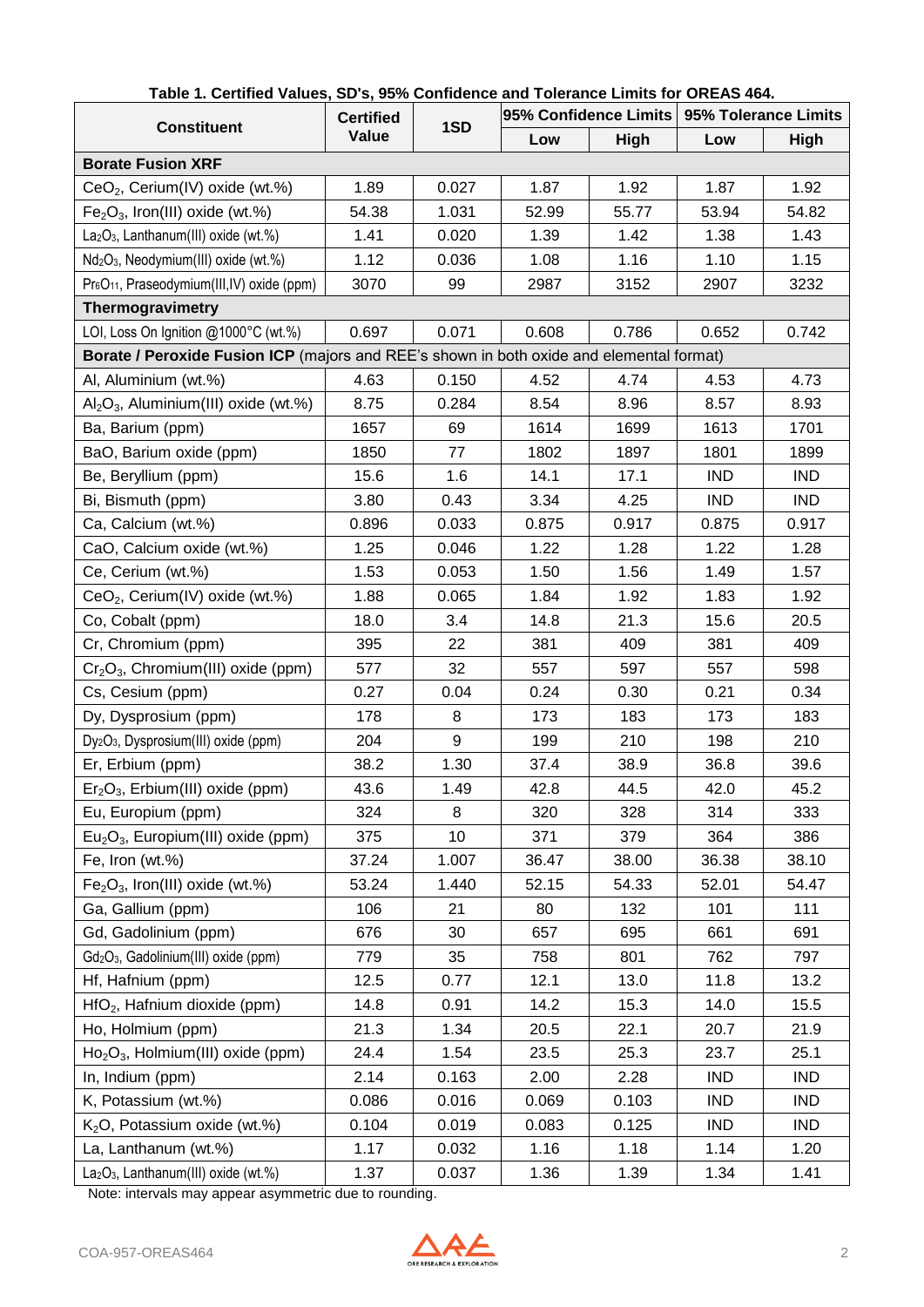| Table 1 continued.<br>95% Confidence Limits   95% Tolerance Limits                                 |                  |       |       |       |            |            |  |  |  |  |  |
|----------------------------------------------------------------------------------------------------|------------------|-------|-------|-------|------------|------------|--|--|--|--|--|
| <b>Constituent</b>                                                                                 | <b>Certified</b> | 1SD   |       |       |            |            |  |  |  |  |  |
|                                                                                                    | Value            |       | Low   | High  | Low        | High       |  |  |  |  |  |
| Borate / Peroxide Fusion ICP continued (majors and REE's shown in both oxide and elemental format) |                  |       |       |       |            |            |  |  |  |  |  |
| Lu, Lutetium (ppm)                                                                                 | 1.69             | 0.098 | 1.64  | 1.73  | 1.57       | 1.80       |  |  |  |  |  |
| $Lu2O3$ , Lutetium(III) oxide (ppm)                                                                | 1.92             | 0.112 | 1.87  | 1.97  | 1.79       | 2.05       |  |  |  |  |  |
| Mg, Magnesium (wt.%)                                                                               | 0.846            | 0.038 | 0.818 | 0.873 | 0.833      | 0.858      |  |  |  |  |  |
| MgO, Magnesium oxide (wt.%)                                                                        | 1.40             | 0.063 | 1.36  | 1.45  | 1.38       | 1.42       |  |  |  |  |  |
| Mn, Manganese (wt.%)                                                                               | 0.282            | 0.019 | 0.267 | 0.298 | 0.272      | 0.292      |  |  |  |  |  |
| MnO, Manganese oxide (wt.%)                                                                        | 0.365            | 0.025 | 0.345 | 0.384 | 0.352      | 0.378      |  |  |  |  |  |
| Mo, Molybdenum (ppm)                                                                               | 77               | 4.3   | 73    | 81    | 74         | 81         |  |  |  |  |  |
| Nb, Niobium (ppm)                                                                                  | 1903             | 80    | 1843  | 1964  | 1826       | 1981       |  |  |  |  |  |
| $Nb2O5$ , Niobium(V) oxide (ppm)                                                                   | 2723             | 115   | 2637  | 2809  | 2612       | 2833       |  |  |  |  |  |
| Nd, Neodymium (wt.%)                                                                               | 0.994            | 0.032 | 0.978 | 1.010 | 0.972      | 1.016      |  |  |  |  |  |
| Nd <sub>2</sub> O <sub>3</sub> , Neodymium(III) oxide (wt.%)                                       | 1.16             | 0.037 | 1.14  | 1.18  | 1.13       | 1.18       |  |  |  |  |  |
| Ni, Nickel (ppm)                                                                                   | 82               | 16    | 67    | 97    | 67         | 97         |  |  |  |  |  |
| NiO, Nickel oxide (ppm)                                                                            | 104              | 20    | 86    | 123   | 85         | 124        |  |  |  |  |  |
| P, Phosphorus (wt.%)                                                                               | 1.41             | 0.045 | 1.37  | 1.44  | 1.37       | 1.44       |  |  |  |  |  |
| P <sub>2</sub> O <sub>5</sub> , Phosphorus(V) oxide (wt.%)                                         | 3.23             | 0.103 | 3.15  | 3.31  | 3.15       | 3.30       |  |  |  |  |  |
| Pb, Lead (ppm)                                                                                     | 174              | 12    | 160   | 188   | 167        | 180        |  |  |  |  |  |
| PbO, Lead oxide (ppm)                                                                              | 187              | 13    | 172   | 202   | 179        | 194        |  |  |  |  |  |
| Pr, Praseodymium (ppm)                                                                             | 2597             | 106   | 2535  | 2659  | 2548       | 2646       |  |  |  |  |  |
| Pr <sub>6</sub> O <sub>11</sub> , Praseodymium(III,IV) oxide (ppm)                                 | 3138             | 128   | 3063  | 3213  | 3079       | 3197       |  |  |  |  |  |
| Rb, Rubidium (ppm)                                                                                 | 4.39             | 0.46  | 4.17  | 4.60  | 4.09       | 4.68       |  |  |  |  |  |
| S, Sulphur (ppm)                                                                                   | 1028             | 91    | 940   | 1117  | <b>IND</b> | <b>IND</b> |  |  |  |  |  |
| Sb, Antimony (ppm)                                                                                 | 1.80             | 0.25  | 1.49  | 2.11  | <b>IND</b> | <b>IND</b> |  |  |  |  |  |
| Si, Silicon (wt.%)                                                                                 | 9.52             | 0.294 | 9.21  | 9.83  | 9.33       | 9.71       |  |  |  |  |  |
| SiO <sub>2</sub> , Silicon dioxide (wt.%)                                                          | 20.36            | 0.629 | 19.69 | 21.03 | 19.95      | 20.78      |  |  |  |  |  |
| Sm, Samarium (ppm)                                                                                 | 1498             | 38    | 1482  | 1515  | 1446       | 1550       |  |  |  |  |  |
| Sm <sub>2</sub> O <sub>3</sub> , Samarium(III) oxide (ppm)                                         | 1738             | 44    | 1719  | 1756  | 1677       | 1798       |  |  |  |  |  |
| Sn, Tin (ppm)                                                                                      | 45.9             | 2.68  | 44.3  | 47.4  | 43.9       | 47.8       |  |  |  |  |  |
| $SnO2$ , Tin dioxide (ppm)                                                                         | 58               | 3.4   | 56    | 60    | 56         | 61         |  |  |  |  |  |
| Sr, Strontium (ppm)                                                                                | 2060             | 69    | 2019  | 2102  | 2016       | 2105       |  |  |  |  |  |
| SrO, Strontium oxide (ppm)                                                                         | 2437             | 82    | 2387  | 2486  | 2384       | 2489       |  |  |  |  |  |
| Ta, Tantalum (ppm)                                                                                 | 24.3             | 3.5   | 22.0  | 26.6  | 21.8       | 26.8       |  |  |  |  |  |
| $Ta_2O_5$ , Tantalum(V) oxide (ppm)                                                                | 29.7             | 4.2   | 26.9  | 32.5  | 26.6       | 32.8       |  |  |  |  |  |
| Tb, Terbium (ppm)                                                                                  | 54               | 2.7   | 52    | 55    | 52         | 55         |  |  |  |  |  |
| Tb <sub>4</sub> O <sub>7</sub> , Terbium(III,IV) oxide (ppm)                                       | 63               | 3.2   | 61    | 65    | 61         | 65         |  |  |  |  |  |
| Th, Thorium (ppm)                                                                                  | 527              | 24    | 514   | 541   | 513        | 542        |  |  |  |  |  |
| $ThO2$ , Thorium dioxide (ppm)                                                                     | 600              | 27    | 585   | 615   | 584        | 616        |  |  |  |  |  |
| Ti, Titanium (wt.%)                                                                                | 1.95             | 0.059 | 1.91  | 2.00  | 1.91       | 2.00       |  |  |  |  |  |
| $TiO2$ , Titanium dioxide (wt.%)                                                                   | 3.26             | 0.099 | 3.18  | 3.33  | 3.19       | 3.33       |  |  |  |  |  |
| Tm, Thulium (ppm)                                                                                  | 3.56             | 0.175 | 3.46  | 3.66  | 3.44       | 3.67       |  |  |  |  |  |
| $Tm2O3$ , Thulium(III) oxide (ppm)                                                                 | 4.06             | 0.199 | 3.95  | 4.18  | 3.93       | 4.20       |  |  |  |  |  |
| U, Uranium (ppm)                                                                                   | 17.6             | 0.42  | 17.4  | 17.8  | 17.0       | 18.1       |  |  |  |  |  |
| $U_3O_8$ , Uranium(V,VI) oxide (ppm)                                                               | 20.7             | 0.49  | 20.5  | 21.0  | 20.0       | 21.4       |  |  |  |  |  |

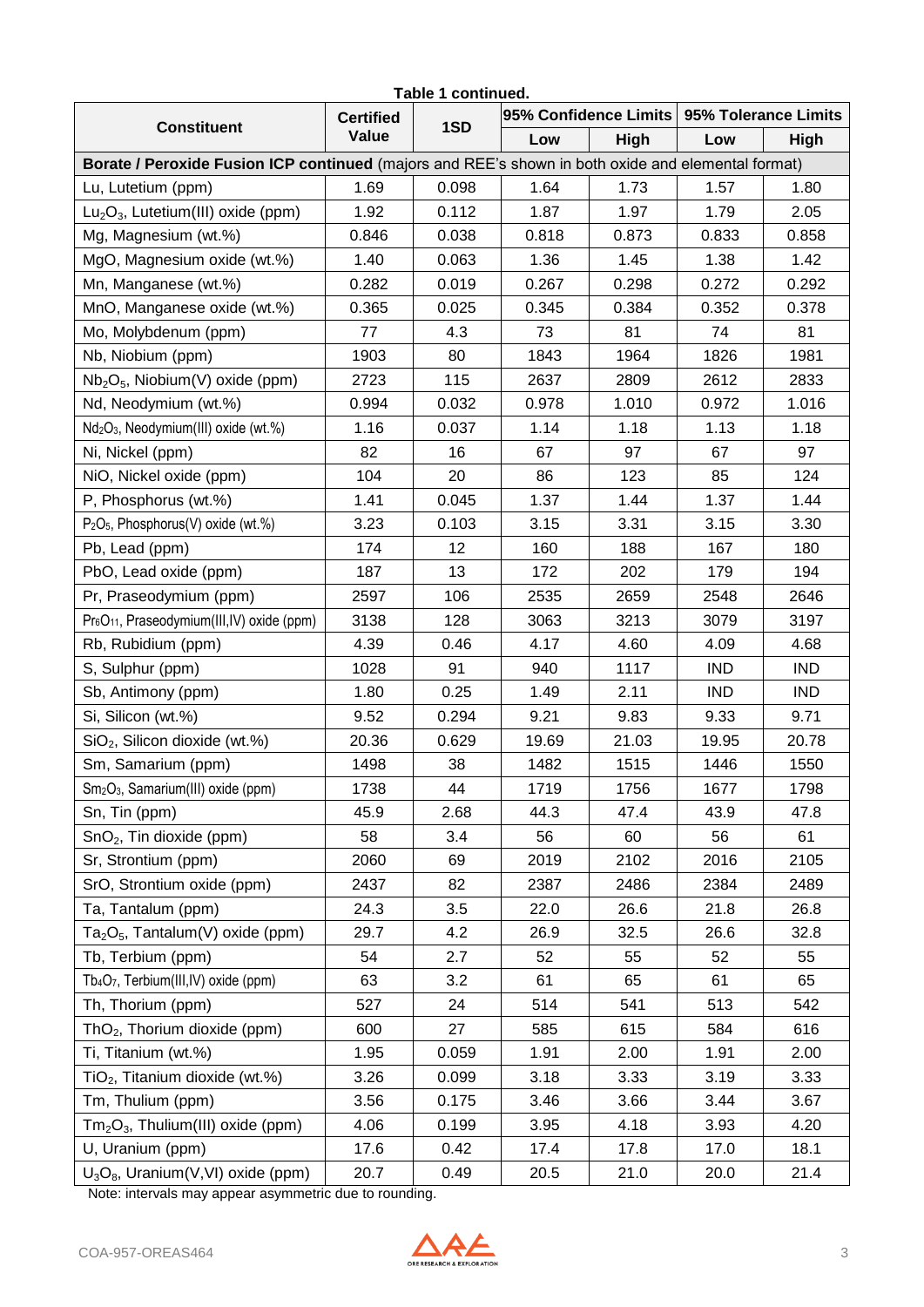| Table 1 continued.<br>95% Confidence Limits   95% Tolerance Limits                                 |                           |            |            |            |            |             |  |  |  |  |  |
|----------------------------------------------------------------------------------------------------|---------------------------|------------|------------|------------|------------|-------------|--|--|--|--|--|
| <b>Constituent</b>                                                                                 | <b>Certified</b><br>Value | 1SD        |            |            |            |             |  |  |  |  |  |
|                                                                                                    |                           |            | Low        | High       | Low        | <b>High</b> |  |  |  |  |  |
| Borate / Peroxide Fusion ICP continued (majors and REE's shown in both oxide and elemental format) |                           |            |            |            |            |             |  |  |  |  |  |
| V, Vanadium (ppm)                                                                                  | 231                       | 19         | 220        | 242        | 222        | 240         |  |  |  |  |  |
| $V2O5$ , Vanadium(V) oxide (ppm)                                                                   | 412                       | 34         | 393        | 432        | 396        | 429         |  |  |  |  |  |
| W, Tungsten (ppm)                                                                                  | < 6                       | <b>IND</b> | <b>IND</b> | <b>IND</b> | <b>IND</b> | <b>IND</b>  |  |  |  |  |  |
| WO <sub>3</sub> , Tungsten trioxide (ppm)                                                          | < 7                       | <b>IND</b> | <b>IND</b> | <b>IND</b> | <b>IND</b> | <b>IND</b>  |  |  |  |  |  |
| Y, Yttrium (ppm)                                                                                   | 449                       | 21         | 435        | 462        | 433        | 464         |  |  |  |  |  |
| Y <sub>2</sub> O <sub>3</sub> , Yttrium(III) oxide (ppm)                                           | 570                       | 27         | 553        | 586        | 550        | 589         |  |  |  |  |  |
| Yb, Ytterbium (ppm)                                                                                | 15.7                      | 0.99       | 15.3       | 16.2       | 15.1       | 16.4        |  |  |  |  |  |
| Yb <sub>2</sub> O <sub>3</sub> , Ytterbium(III) oxide (ppm)                                        | 17.9                      | 1.13       | 17.4       | 18.5       | 17.2       | 18.7        |  |  |  |  |  |
| Zn, Zinc (ppm)                                                                                     | 1232                      | 96         | 1106       | 1358       | 1186       | 1277        |  |  |  |  |  |
| ZnO, Zinc oxide (ppm)                                                                              | 1533                      | 119        | 1376       | 1690       | 1476       | 1590        |  |  |  |  |  |
| Zr, Zirconium (ppm)                                                                                | 462                       | 17         | 448        | 475        | 434        | 490         |  |  |  |  |  |
| ZrO <sub>2</sub> , Zirconium dioxide (ppm)                                                         | 624                       | 23         | 605        | 642        | 586        | 661         |  |  |  |  |  |
| <b>4-Acid Digestion</b>                                                                            |                           |            |            |            |            |             |  |  |  |  |  |
| Ag, Silver (ppm)                                                                                   | 4.4                       | 0.36       | 4.2        | 4.7        | 4.1        | 4.8         |  |  |  |  |  |
| Al, Aluminium (wt.%)                                                                               | 4.47                      | 0.096      | 4.42       | 4.52       | 4.38       | 4.56        |  |  |  |  |  |
| As, Arsenic (ppm)                                                                                  | 32.9                      | 4.7        | 29.0       | 36.8       | 31.0       | 34.9        |  |  |  |  |  |
| Ba, Barium (ppm)                                                                                   | 1648                      | 71.6       | 1609       | 1687       | 1617       | 1679        |  |  |  |  |  |
| Be, Beryllium (ppm)                                                                                | 15.2                      | 1.19       | 14.4       | 16.0       | 14.8       | 15.7        |  |  |  |  |  |
| Bi, Bismuth (ppm)                                                                                  | 4.05                      | 0.236      | 3.90       | 4.21       | 3.94       | 4.17        |  |  |  |  |  |
| Ca, Calcium (wt.%)                                                                                 | 0.851                     | 0.059      | 0.811      | 0.891      | 0.835      | 0.867       |  |  |  |  |  |
| Cd, Cadmium (ppm)                                                                                  | 0.52                      | 0.09       | 0.46       | 0.58       | 0.47       | 0.56        |  |  |  |  |  |
| Ce, Cerium (wt.%)                                                                                  | 1.55                      | 0.048      | 1.50       | 1.60       | 1.50       | 1.59        |  |  |  |  |  |
| Co, Cobalt (ppm)                                                                                   | 17.0                      | 0.93       | 16.6       | 17.4       | 16.4       | 17.6        |  |  |  |  |  |
| Cr, Chromium (ppm)                                                                                 | 335                       | 37         | 303        | 367        | 319        | 351         |  |  |  |  |  |
| Cs, Cesium (ppm)                                                                                   | 0.29                      | 0.018      | 0.28       | 0.30       | 0.27       | 0.31        |  |  |  |  |  |
| Cu, Copper (ppm)                                                                                   | 92                        | 2.2        | 90         | 93         | 89         | 94          |  |  |  |  |  |
| Dy, Dysprosium (ppm)                                                                               | 182                       | 6.9        | 177        | 186        | 179        | 185         |  |  |  |  |  |
| Er, Erbium (ppm)                                                                                   | 36.9                      | 1.55       | 35.9       | 38.0       | 36.1       | 37.8        |  |  |  |  |  |
| Eu, Europium (ppm)                                                                                 | 334                       | 18.9       | 322        | 347        | 329        | 340         |  |  |  |  |  |
| Fe, Iron (wt.%)                                                                                    | 35.55                     | 1.569      | 34.62      | 36.48      | 35.01      | 36.09       |  |  |  |  |  |
| Gd, Gadolinium (ppm)                                                                               | 670                       | 26.4       | 651        | 689        | 658        | 682         |  |  |  |  |  |
| Hf, Hafnium (ppm)                                                                                  | 7.79                      | 1.32       | 6.74       | 8.85       | 7.35       | 8.23        |  |  |  |  |  |
| Ho, Holmium (ppm)                                                                                  | 21.3                      | 0.93       | 20.7       | 21.9       | 20.8       | 21.8        |  |  |  |  |  |
| In, Indium (ppm)                                                                                   | 2.11                      | 0.118      | 2.04       | 2.19       | 2.06       | 2.16        |  |  |  |  |  |
| K, Potassium (wt.%)                                                                                | 0.081                     | 0.014      | 0.072      | 0.090      | <b>IND</b> | <b>IND</b>  |  |  |  |  |  |
| La, Lanthanum (wt.%)                                                                               | 1.06                      | 0.21       | 0.86       | 1.27       | 1.03       | 1.10        |  |  |  |  |  |
| Li, Lithium (ppm)                                                                                  | 8.26                      | 1.07       | 7.58       | 8.93       | 7.91       | 8.60        |  |  |  |  |  |
| Lu, Lutetium (ppm)                                                                                 | 1.57                      | 0.30       | 1.38       | 1.77       | 1.51       | 1.63        |  |  |  |  |  |
| Mg, Magnesium (wt.%)                                                                               | 0.825                     | 0.045      | 0.795      | 0.855      | 0.809      | 0.841       |  |  |  |  |  |
| Mn, Manganese (wt.%)                                                                               | 0.270                     | 0.016      | 0.258      | 0.282      | 0.263      | 0.277       |  |  |  |  |  |
| Mo, Molybdenum (ppm)                                                                               | 77                        | 4.4        | 74         | 80         | 75         | 79          |  |  |  |  |  |
| Na, Sodium (wt.%)                                                                                  | 0.149                     | 0.011      | 0.142      | 0.155      | <b>IND</b> | IND         |  |  |  |  |  |

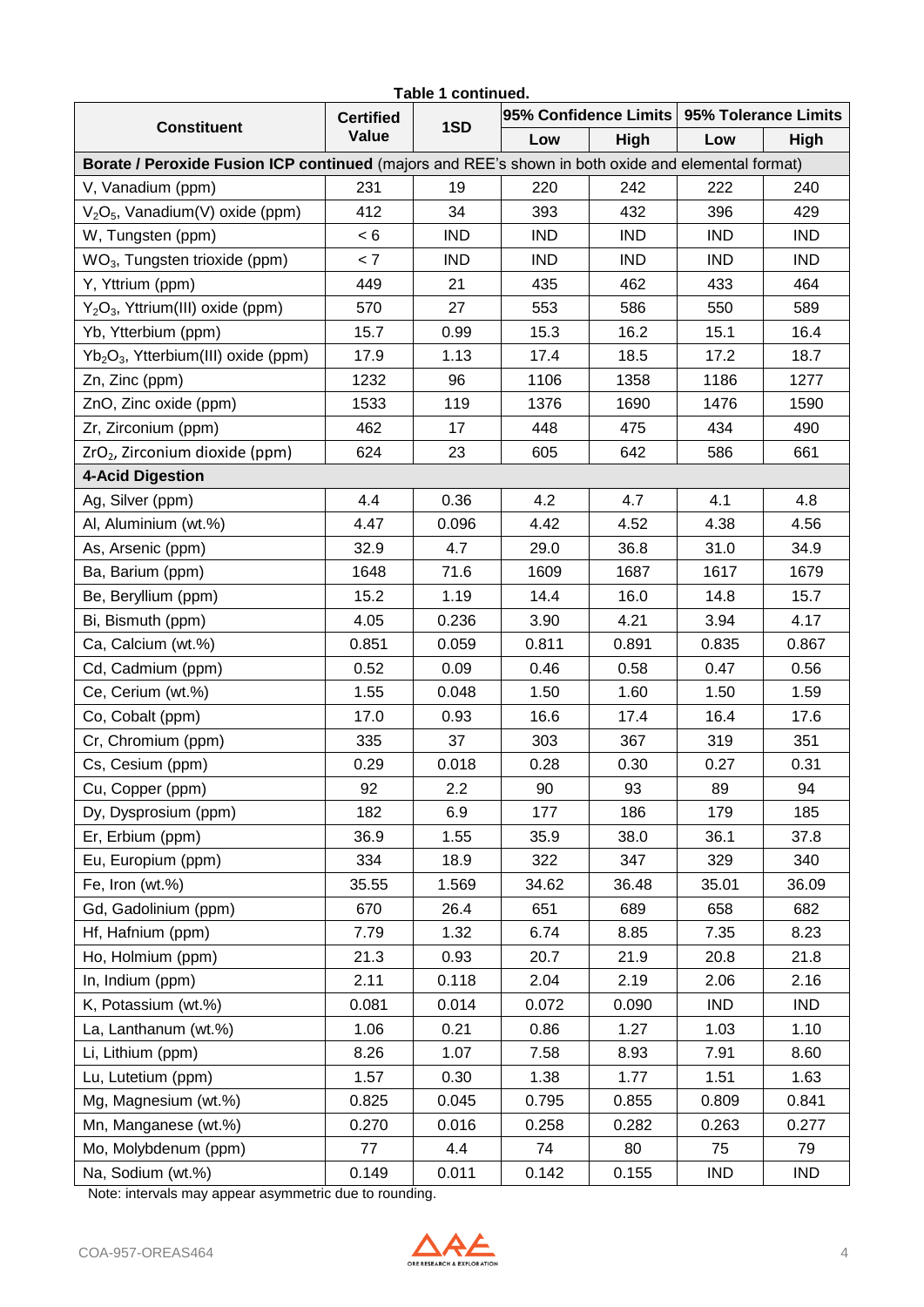| Table 1 continued.                                     |                  |            |            |                       |                      |             |  |  |  |  |
|--------------------------------------------------------|------------------|------------|------------|-----------------------|----------------------|-------------|--|--|--|--|
| <b>Constituent</b>                                     | <b>Certified</b> | 1SD        |            | 95% Confidence Limits | 95% Tolerance Limits |             |  |  |  |  |
|                                                        | Value            |            | Low        | High                  | Low                  | <b>High</b> |  |  |  |  |
| 4-Acid Digestion continued                             |                  |            |            |                       |                      |             |  |  |  |  |
| Nd, Neodymium (wt.%)                                   | 0.959            | 0.026      | 0.942      | 0.976                 | 0.941                | 0.977       |  |  |  |  |
| Ni, Nickel (ppm)                                       | 89               | 6.5        | 84         | 93                    | 86                   | 91          |  |  |  |  |
| P, Phosphorus (wt.%)                                   | 1.36             | 0.067      | 1.31       | 1.41                  | 1.32                 | 1.40        |  |  |  |  |
| Pb, Lead (ppm)                                         | 205              | 32         | 184        | 226                   | 199                  | 210         |  |  |  |  |
| Pr, Praseodymium (ppm)                                 | 2601             | 86.8       | 2516       | 2685                  | 2524                 | 2678        |  |  |  |  |
| Rb, Rubidium (ppm)                                     | 4.22             | 0.393      | 3.97       | 4.47                  | 4.02                 | 4.42        |  |  |  |  |
| Re, Rhenium (ppm)                                      | < 0.03           | <b>IND</b> | <b>IND</b> | <b>IND</b>            | <b>IND</b>           | <b>IND</b>  |  |  |  |  |
| S, Sulphur (ppm)                                       | 983              | 78.8       | 934        | 1033                  | <b>IND</b>           | <b>IND</b>  |  |  |  |  |
| Sb, Antimony (ppm)                                     | 1.87             | 0.111      | 1.80       | 1.94                  | 1.75                 | 1.99        |  |  |  |  |
| Sc, Scandium (ppm)                                     | 141              | 5.8        | 137        | 145                   | 138                  | 145         |  |  |  |  |
| Se, Selenium (ppm)                                     | < 50             | <b>IND</b> | <b>IND</b> | <b>IND</b>            | <b>IND</b>           | <b>IND</b>  |  |  |  |  |
| Sm, Samarium (ppm)                                     | 1485             | 49.4       | 1438       | 1532                  | 1437                 | 1533        |  |  |  |  |
| Sn, Tin (ppm)                                          | 35.7             | 3.21       | 33.5       | 37.8                  | 34.3                 | 37.1        |  |  |  |  |
| Sr, Strontium (ppm)                                    | 2043             | 144.3      | 1944       | 2142                  | 2010                 | 2075        |  |  |  |  |
| Ta, Tantalum (ppm)                                     | 20.9             | 2.7        | 18.6       | 23.2                  | 19.8                 | 22.0        |  |  |  |  |
| Tb, Terbium (ppm)                                      | 55               | 2.5        | 53         | 57                    | 53                   | 56          |  |  |  |  |
| Te, Tellurium (ppm)                                    | 0.36             | 0.07       | 0.30       | 0.42                  | 0.33                 | 0.40        |  |  |  |  |
| Th, Thorium (ppm)                                      | 506              | 60         | 459        | 554                   | 496                  | 517         |  |  |  |  |
| Ti, Titanium (wt.%)                                    | < 1              | <b>IND</b> | <b>IND</b> | <b>IND</b>            | <b>IND</b>           | <b>IND</b>  |  |  |  |  |
| TI, Thallium (ppm)                                     | 0.15             | 0.013      | 0.14       | 0.15                  | <b>IND</b>           | <b>IND</b>  |  |  |  |  |
| Tm, Thulium (ppm)                                      | 3.30             | 0.321      | 3.08       | 3.51                  | 3.19                 | 3.40        |  |  |  |  |
| U, Uranium (ppm)                                       | 17.6             | 0.61       | 17.2       | 18.0                  | 17.2                 | 18.1        |  |  |  |  |
| V, Vanadium (ppm)                                      | 207              | 26         | 188        | 226                   | 203                  | 212         |  |  |  |  |
| W, Tungsten (ppm)                                      | 2.37             | 0.40       | 2.10       | 2.64                  | 2.24                 | 2.51        |  |  |  |  |
| Y, Yttrium (ppm)                                       | 449              | 33.3       | 425        | 473                   | 443                  | 455         |  |  |  |  |
| Yb, Ytterbium (ppm)                                    | 14.3             | 0.94       | 13.6       | 15.0                  | 13.8                 | 14.8        |  |  |  |  |
| Zn, Zinc (ppm)                                         | 1128             | 56.8       | 1090       | 1166                  | 1110                 | 1146        |  |  |  |  |
| Zr, Zirconium (ppm)                                    | 210              | 40         | 179        | 240                   | 200                  | 219         |  |  |  |  |
| Note: intervals may appear asymmetric due to rounding. |                  |            |            |                       |                      |             |  |  |  |  |

# **Table 2. Indicative Values for OREAS 464.**

|                                |         |        | $1900$ and $21000$ and $2100$ and $210$ and $210$ |         |       |                                |         |        |
|--------------------------------|---------|--------|---------------------------------------------------|---------|-------|--------------------------------|---------|--------|
| <b>Constituent</b>             | Unit    | Value  | <b>Constituent</b>                                | Unit    | Value | <b>Constituent</b>             | Unit    | Value  |
| <b>Borate Fusion XRF</b>       |         |        |                                                   |         |       |                                |         |        |
| Al <sub>2</sub> O <sub>3</sub> | $wt.$ % | 8.87   | Lu <sub>2</sub> O <sub>3</sub>                    | ppm     | <20   | SrO                            | ppm     | 2367   |
| <b>BaO</b>                     | ppm     | 2025   | MgO                                               | wt.%    | 1.42  | $Ta_2O_5$                      | ppm     | ~< 100 |
| CaO                            | $wt.$ % | 1.28   | <b>MnO</b>                                        | $wt.\%$ | 0.395 | $Tb_4O_7$                      | ppm     | 58     |
| Cr <sub>2</sub> O <sub>3</sub> | ppm     | 476    | Na <sub>2</sub> O                                 | $wt.\%$ | 0.235 | TiO <sub>2</sub>               | $wt.\%$ | 3.29   |
| $Dy_2O_3$                      | ppm     | 198    | Nb <sub>2</sub> O <sub>5</sub>                    | ppm     | 2773  | Tm <sub>2</sub> O <sub>3</sub> | ppm     | ~< 10  |
| Er <sub>2</sub> O <sub>3</sub> | ppm     | 40.0   | <b>NiO</b>                                        | ppm     | 200   | $U_3O_8$                       | ppm     | ~< 100 |
| Eu <sub>2</sub> O <sub>3</sub> | ppm     | 333    | $P_2O_5$                                          | $wt.\%$ | 3.25  | V <sub>2</sub> O <sub>5</sub>  | ppm     | 460    |
| $Gd_2O_3$                      | ppm     | 804    | <b>PbO</b>                                        | ppm     | 300   | WO <sub>3</sub>                | ppm     | < 100  |
| HfO <sub>2</sub>               | ppm     | ~< 100 | SiO <sub>2</sub>                                  | $wt.\%$ | 20.01 | $Yb_2O_3$                      | ppm     | 20.0   |
| Ho <sub>2</sub> O <sub>3</sub> | ppm     | 20.0   | SnO <sub>2</sub>                                  | ppm     | < 100 | ZnO                            | ppm     | 1567   |
| $K_2O$                         | $wt.$ % | 0.103  | SO <sub>3</sub>                                   | $wt.\%$ | 0.248 | ZrO <sub>2</sub>               | ppm     | 617    |

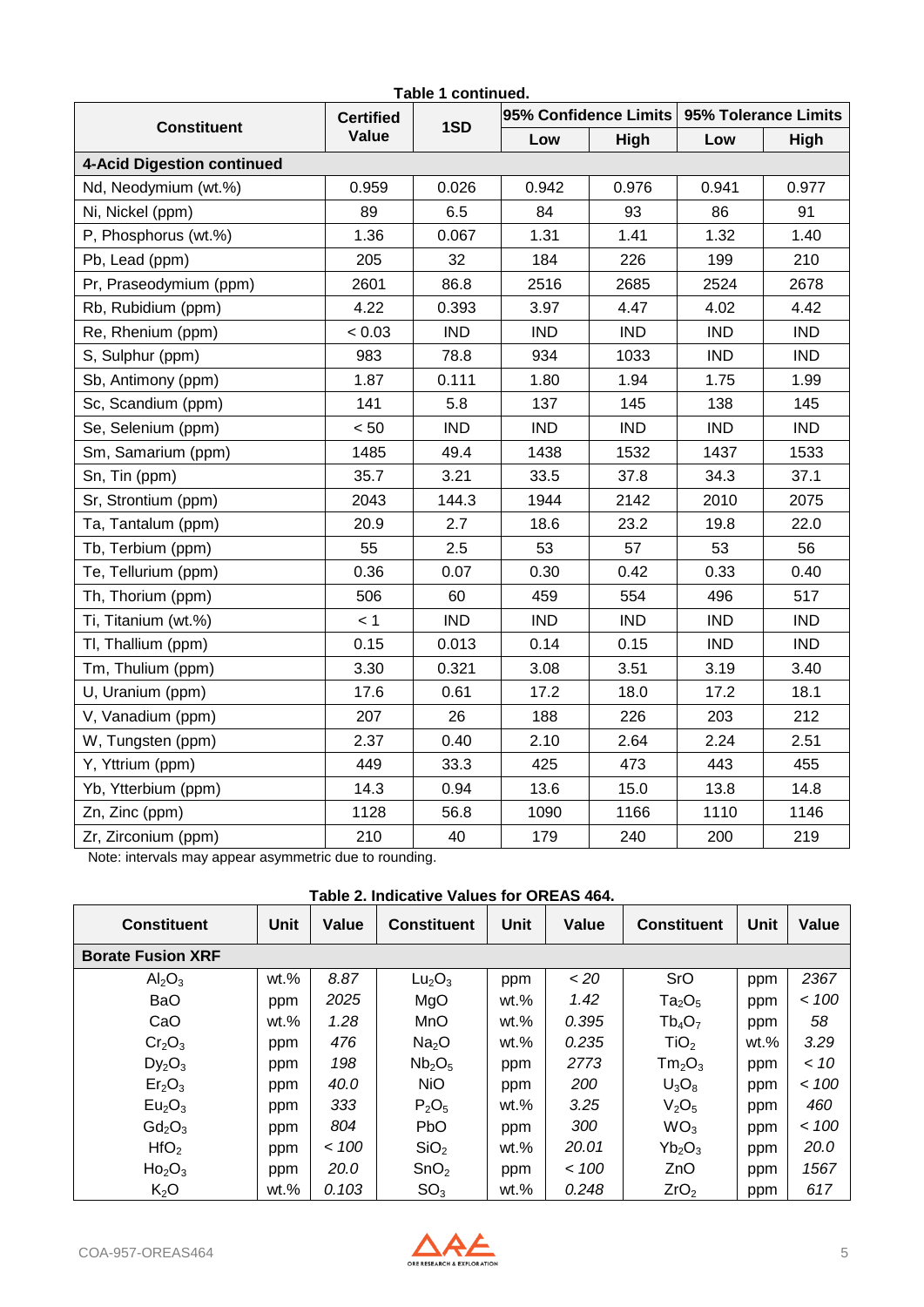|                            |         |       | Table 2 continued. |         |       |                    |      |       |
|----------------------------|---------|-------|--------------------|---------|-------|--------------------|------|-------|
| <b>Constituent</b>         | Unit    | Value | <b>Constituent</b> | Unit    | Value | <b>Constituent</b> | Unit | Value |
| Thermogravimetry           |         |       |                    |         |       |                    |      |       |
| $H_2O$ -                   | $wt.$ % | 0.503 |                    |         |       |                    |      |       |
| <b>Peroxide Fusion ICP</b> |         |       |                    |         |       |                    |      |       |
| Ag                         | ppm     | 10.4  | Ge                 | ppm     | 43.3  | Se                 | ppm  | 40.0  |
| As                         | ppm     | 252   | Li                 | ppm     | 8.13  | Тe                 | ppm  | < 1   |
| B                          | ppm     | 108   | Na                 | $wt.\%$ | 0.135 | TI                 | ppm  | < 0.5 |
| Cd                         | ppm     | < 1   | Re                 | ppm     | 0.1   |                    |      |       |
| Cu                         | ppm     | 104   | Sc                 | ppm     | 152   |                    |      |       |
| <b>4-Acid Digestion</b>    |         |       |                    |         |       |                    |      |       |
| Ga                         | ppm     | 97    | Ge                 | ppm     | 18.4  | Nb.                | ppm  | 1598  |

#### **INTRODUCTION**

OREAS reference materials are intended to provide a low cost method of evaluating and improving the quality of analysis of geological samples. To the geologist they provide a means of implementing quality control in analytical data sets generated in exploration from the grass roots level through to prospect evaluation, and in grade control at mining operations. To the analyst they provide an effective means of calibrating analytical equipment, assessing new techniques and routinely monitoring in-house procedures.

#### **SOURCE MATERIALS**

OREAS 464 is a high grade ore, rare earth element (TREO = 5.10%) matrix-matched certified reference material (MMCRM) prepared and certified by Ore Research & Exploration. The materials constituting OREAS 464 were sourced from Lynas Corporation's Mount Weld Project (the 'Central Lanthanide Deposit') which is located 35 kilometres south of Laverton in Western Australia. The Mount Weld source materials (waste, low and medium grade REE ores) were found to be highly hygroscopic to the extent that significant analytical errors would likely result during analysis unless strict moisture handling procedures were adhered. To avoid this complication, the hygroscopic property was destroyed by roasting the materials at 900°C for 2 hours. Following reequilibration of the materials to laboratory atmosphere the hygroscopic moisture content was deemed acceptable  $(-0.5\% \text{ H}_2\text{O}$ -).

OREAS 464 is one of six MMCRMs ranging 0.53 - 9.88% TREO and contains 115 certified values (and 50 indicative values) including REE's, majors and traces by fusion XRF, fusion ICP and 4-acid digestion.

The following summary of the mineralogy and supergene enrichment processes that operated in the host lateritic rocks is from Duncan and Willett (1990), Lottermoser (1990) and Lawrence (2006) as cited by S. Jaireth *et al* in 'Ore Geology Reviews 62 (2014) 72- 128'.

The Mt Weld carbonatite has a thick weathering/regolith layer (10 to >70 m) of laterite overlying the unweathered carbonatite that contains high-grade REO deposits and concentrations of niobium, zirconium, and other 'rare' metals. A zone of supergeneenrichment contains abundant insoluble phosphates, aluminophosphates, clays,

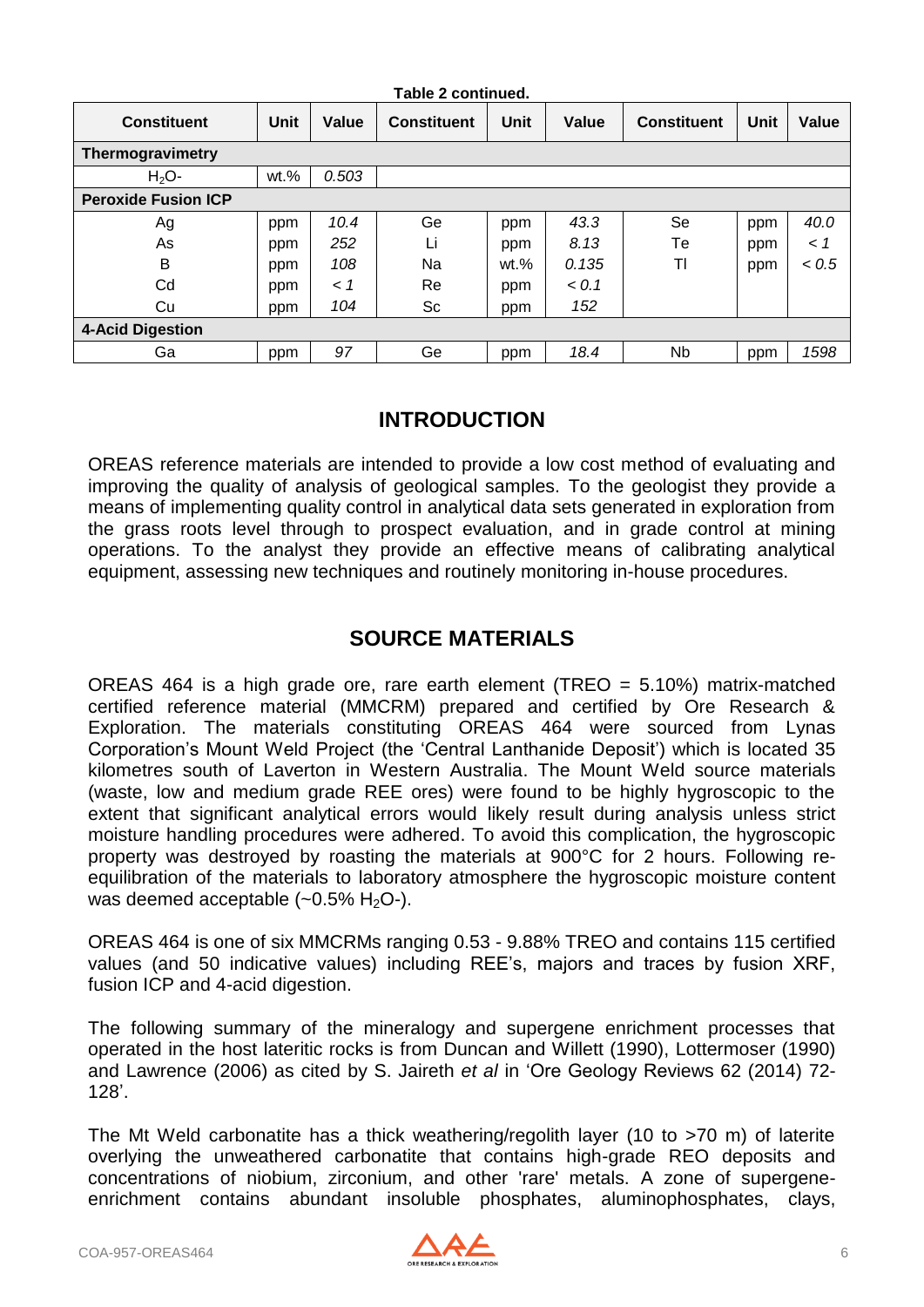crandallite group minerals, iron and manganese-bearing oxides that contain elevated concentrations of REE, Y, U, Th, Nb, Ta, Zr, Ti, V, Cr, Ba and Sr, including economic accumulations of REE, niobium-tantalum and phosphatic minerals. Extreme lateritic weathering prevailed in the supergene zone over a protracted period of time and resulted in the degradation of the residual magmatic REE-bearing minerals. The majority of the REOs are contained within secondary, low Th phosphate minerals with low levels of deleterious elements (e.g. F and Ca). The Central lanthanide deposit contains an indicative mix of predominantly LREE and shows the following proportions when summed to 100%: CeO<sub>2</sub> (46.7%), La<sub>2</sub>O<sub>3</sub> (25.5%), Nd<sub>2</sub>O<sub>3</sub> (18.5%), Pr<sub>6</sub>O<sub>11</sub> (5.32%), Sm<sub>2</sub>O<sub>3</sub> (2.27%) and  $Eu_2O_3$  (0.443%), together with minor components of HREE:  $Dy_2O_3$  (0.124%) and  $Tb_4O_7$  (0.068%).

### **COMMINUTION AND HOMOGENISATION PROCEDURES**

The source materials (waste, low and medium REE ores) constituting OREAS 464 were prepared in the following manner:

- drying of materials to constant mass at 105°C;
- destruction of the hygroscopic property of the Mount Weld materials by roasting at 900°C for 2 hours;
- crushing and milling of materials to >99.5% minus 75 microns;
- preliminary homogenisation and check assaying of each material;
- blending in appropriate proportions to achieve the desired grades;
- packaging into 10g units sealed in laminated foil pouches and into 1kg units sealed in plastic jars.

# **ANALYTICAL PROGRAM**

Twenty one commercial analytical laboratories participated in the program to certify the 115 elements reported in Table 1. The following methods were employed:

- REE Suite XRF package (up to 7 laboratories depending on the element);
- Thermogravimetry for Loss On Ignition (LOI) at 1000°C (7 laboratories);
- Borate/peroxide fusion for full elemental suite ICP-OES and ICP-MS (up to 15 laboratories depending on the element);
- $\bullet$  4-acid digestion (HF-HNO<sub>3</sub>-HCIO<sub>4</sub>-HCI) for full elemental suite ICP-OES and ICP-MS finish (up to 14 laboratories depending on the element).

Samples for the round robin program were taken at nine predetermined sampling intervals immediately following final homogenisation and are considered representative of the entire batch of OREAS 464. The six samples received by each laboratory were obtained by taking two 20g scoop splits from each of three separate sampling lots. This format enabled nested ANOVA treatment of the results to evaluate homogeneity, i.e. to ascertain whether between-unit variance is greater than within-unit variance. Table 1 presents the 115 certified values together with their associated 1SD's, 95% confidence and tolerance limits and Table 2 shows 50 indicative values. Table 3 provides performance gate intervals for the certified values of each method group based on their pooled 1SD's. Tabulated results of all elements together with uncorrected means, medians, standard deviations,

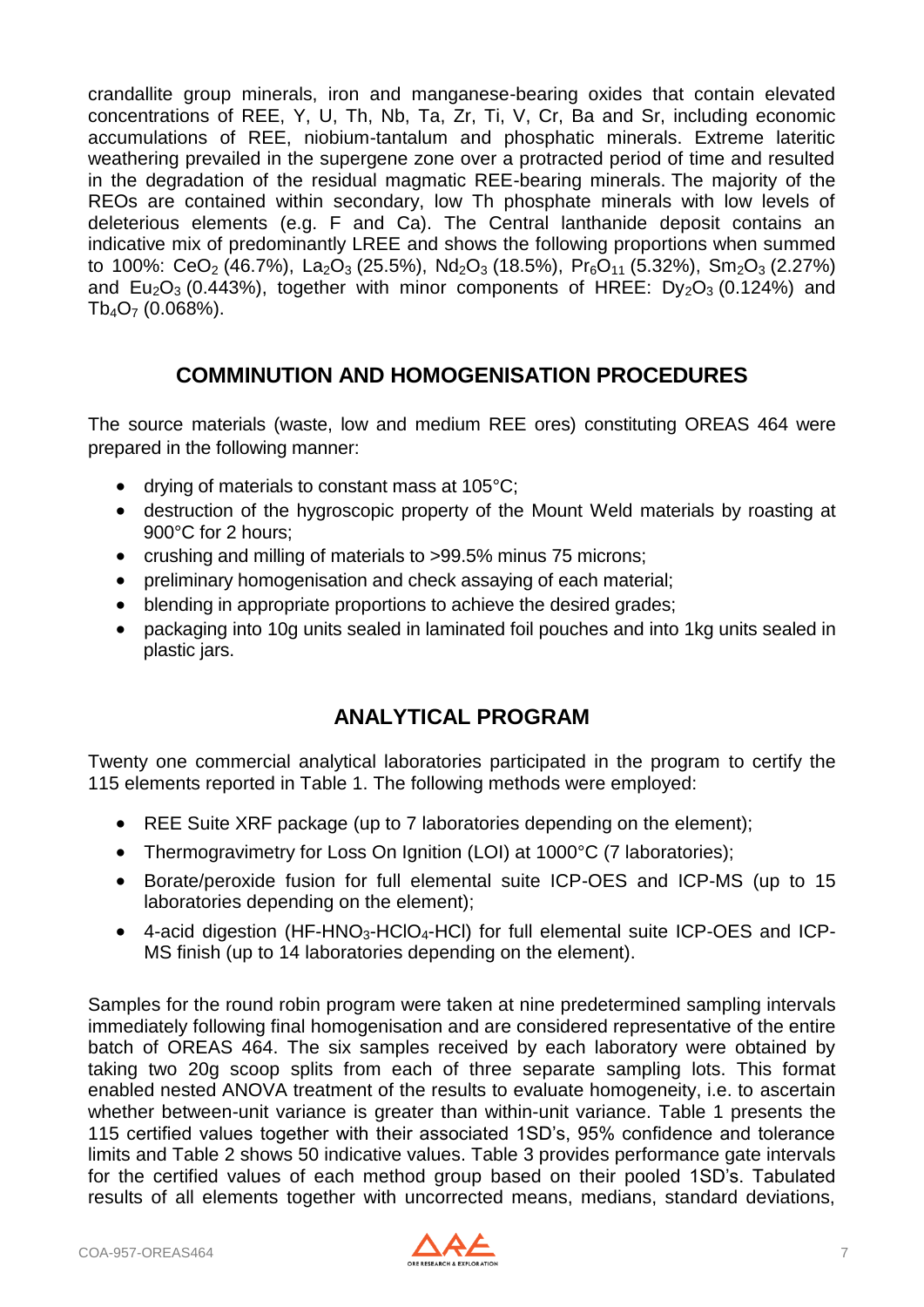relative standard deviations and per cent deviation of lab means from the corrected mean of means (PDM<sup>3</sup>) are presented in the detailed certification data for this CRM (OREAS **464 Datapack.xlsx**).

#### **STATISTICAL ANALYSIS**

**Certified Values, Confidence Limits, Standard Deviations and Tolerance Limits**  (Table 1) have been determined for each analyte following removal of individual, laboratory dataset (batch) and 3SD outliers (single iteration). For individual outliers within a laboratory batch the z-score test is used in combination with a second method that determines the per cent deviation of the individual value from the batch median. Outliers in general are selected on the basis of z-scores > 2.5 and with per cent deviations (i) > 3 and (ii) more than three times the average absolute per cent deviation for the batch. In certain instances statistician's prerogative has been employed in discriminating outliers. Each laboratory data set mean is tested for outlying status based on z-score discrimination and rejected if >2.5. After individual and laboratory data set (batch) outliers have been eliminated a non-iterative 3 standard deviation filter is applied, with those values lying outside this window also relegated to outlying status.

**Certified Values** are the means of accepted laboratory means after outlier filtering. Indicative (uncertified) values (Table 2) are provided where i) the number of laboratories reporting a particular analyte is insufficient (< 5) to support certification; ii) inter-laboratory consensus is poor; or iii) a significant proportion of results are outlying.

**95% Confidence Limits** are inversely proportional to the number of participating laboratories and inter-laboratory agreement. It is a measure of the reliability of the certified value. A 95% confidence interval indicates a 95% probability that the true value of the analyte under consideration lies between the upper and lower limits. *95% Confidence Limits should not be used as control limits for laboratory performance.*

**Standard Deviation** values (1SDs) are reported in Table 1 and provide an indication of a level of performance that might reasonably be expected from a laboratory being monitored by this CRM in a QA/QC program. The SD values include all sources of measurement uncertainty: between-lab variance, within-run variance (precision errors) and CRM variability. For an effective CRM the contribution of the latter should be negligible in comparison to measurement errors. OREAS reference materials have a level of homogeneity such that the observed variance from repeated analysis has its origin almost exclusively in the analytical process rather than the reference material itself.

The SD for each analyte's certified value is calculated from the same filtered data set used to determine the certified value, i.e. after removal of any individual, lab dataset (batch) and 3SD outliers (single iteration). These outliers can only be removed after the absolute homogeneity of the CRM has been independently established, i.e. the outliers must be confidently deemed to be analytical rather than arising from inhomogeneity of the CRM. **The standard deviation is then calculated for each analyte from the pooled accepted analyses generated from the certification program.**

In the application of SD's in monitoring performance it is important to note that not all laboratories function at the same level of proficiency and that different methods in use at a particular laboratory have differing levels of precision. Each laboratory has its own inherent SD (for a specific concentration level and analyte-method pair) based on the analytical process and this SD is not directly related to the round robin program.

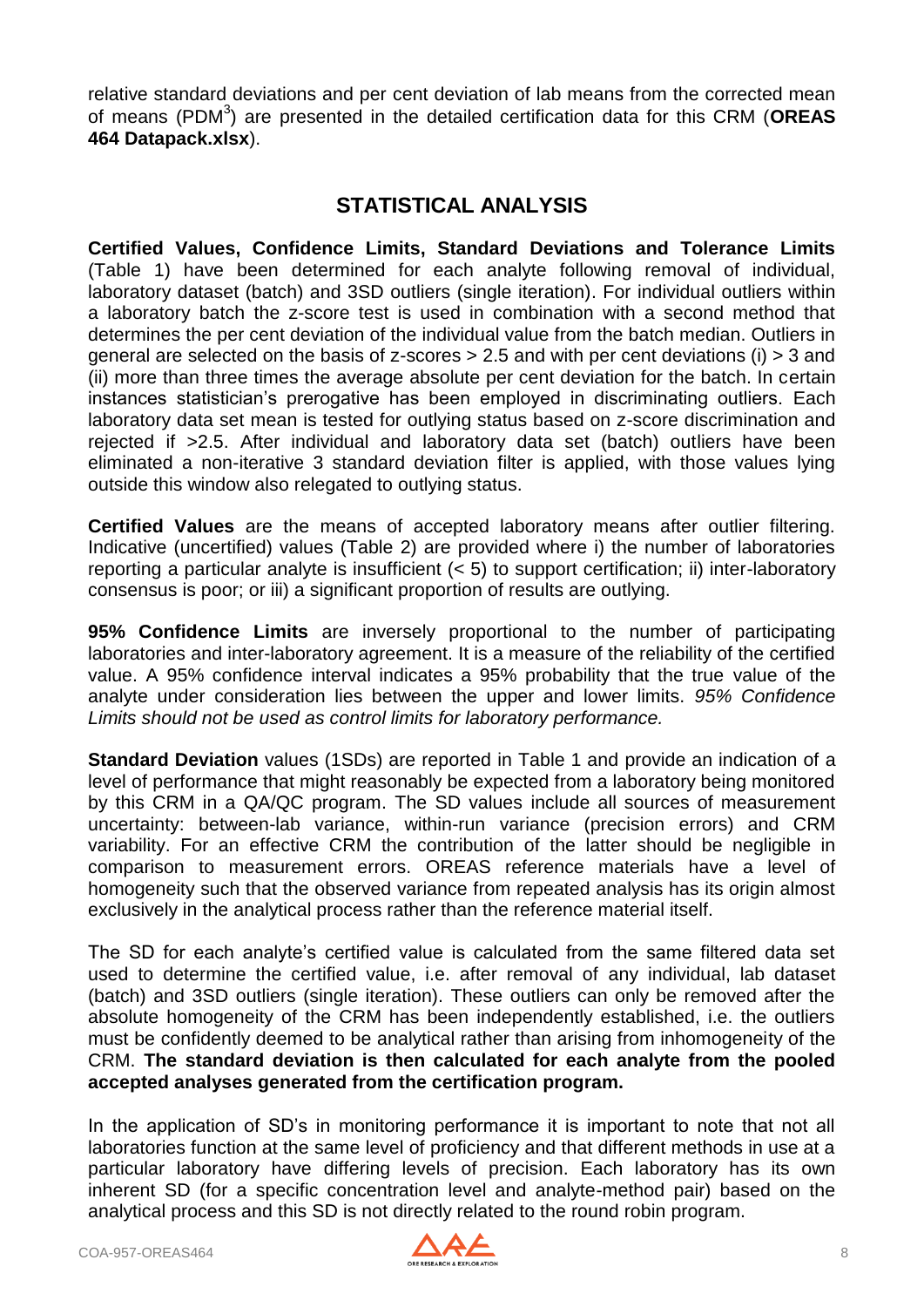The majority of data generated in the round robin program was produced by a selection of world class laboratories. The SD's thus generated are more constrained than those that would be produced across a randomly selected group of laboratories. To produce more generally achievable SD's the 'pooled' SD's provided in this report include inter-lab bias. This 'one size fits all' approach may require revision at the discretion of the QC manager concerned following careful scrutiny of QC control charts.

Table 3 shows **Performance Gates** calculated for two and three standard deviations. As a guide these intervals may be regarded as warning or rejection for multiple 2SD outliers, or rejection for individual 3SD outliers in QC monitoring, although their precise application should be at the discretion of the QC manager concerned. A second method utilises a 5% window calculated directly from the certified value. Standard deviation is also shown in relative per cent for one, two and three relative standard deviations (1RSD, 2RSD and 3RSD) to facilitate an appreciation of the magnitude of these numbers and a comparison with the 5% window. Caution should be exercised when concentration levels approach lower limits of detection of the analytical methods employed as performance gates calculated from standard deviations tend to be excessively wide whereas those determined by the 5% method are too narrow.

|                                                                                          | Certified |       |            |             | <b>Absolute Standard Deviations</b> |             |        | <b>Relative Standard Deviations</b> |        |       | 5% window |
|------------------------------------------------------------------------------------------|-----------|-------|------------|-------------|-------------------------------------|-------------|--------|-------------------------------------|--------|-------|-----------|
| Constituent                                                                              | Value     | 1SD   | 2SD<br>Low | 2SD<br>High | 3SD<br>Low                          | 3SD<br>High | 1RSD   | 2RSD                                | 3RSD   | Low   | High      |
| <b>Borate Fusion XRF</b>                                                                 |           |       |            |             |                                     |             |        |                                     |        |       |           |
| $CeO2$ , wt.%                                                                            | 1.89      | 0.027 | 1.84       | 1.95        | 1.81                                | 1.98        | 1.44%  | 2.87%                               | 4.31%  | 1.80  | 1.99      |
| $Fe2O3$ , wt.%                                                                           | 54.38     | 1.031 | 52.32      | 56.44       | 51.29                               | 57.47       | 1.90%  | 3.79%                               | 5.69%  | 51.66 | 57.10     |
| $La2O3$ , wt.%                                                                           | 1.41      | 0.020 | 1.37       | 1.45        | 1.35                                | 1.47        | 1.40%  | 2.81%                               | 4.21%  | 1.34  | 1.48      |
| $Nd2O3$ , wt.%                                                                           | 1.12      | 0.036 | 1.05       | 1.20        | 1.02                                | 1.23        | 3.21%  | 6.43%                               | 9.64%  | 1.07  | 1.18      |
| $Pr_6O_{11}$ , ppm                                                                       | 3070      | 99    | 2873       | 3267        | 2774                                | 3365        | 3.21%  | 6.42%                               | 9.63%  | 2916  | 3223      |
| $Sm2O3$ , ppm                                                                            | 1635      | 55    | 1524       | 1745        | 1469                                | 1800        | 3.38%  | 6.76%                               | 10.14% | 1553  | 1716      |
| ThO <sub>2</sub> , ppm                                                                   | 576       | 84    | 407        | 745         | 322                                 | 829         | 14.67% | 29.34%                              | 44.01% | 547   | 605       |
| $Y_2O_3$ , ppm                                                                           | 562       | 69    | 424        | 699         | 355                                 | 768         | 12.24% | 24.49%                              | 36.73% | 534   | 590       |
| Thermogravimetry                                                                         |           |       |            |             |                                     |             |        |                                     |        |       |           |
| LOI, wt.%                                                                                | 0.697     | 0.071 | 0.555      | 0.839       | 0.484                               | 0.910       | 10.20% | 20.40%                              | 30.61% | 0.662 | 0.732     |
| Borate / Peroxide Fusion ICP (majors and REE's shown in both oxide and elemental format) |           |       |            |             |                                     |             |        |                                     |        |       |           |
| Al, wt.%                                                                                 | 4.63      | 0.150 | 4.33       | 4.93        | 4.18                                | 5.08        | 3.25%  | 6.49%                               | 9.74%  | 4.40  | 4.86      |
| $Al_2O_3$ , wt.%                                                                         | 8.75      | 0.284 | 8.18       | 9.32        | 7.90                                | 9.60        | 3.25%  | 6.49%                               | 9.74%  | 8.31  | 9.19      |
| Ba, ppm                                                                                  | 1657      | 69    | 1518       | 1795        | 1449                                | 1865        | 4.18%  | 8.36%                               | 12.55% | 1574  | 1740      |
| BaO, ppm                                                                                 | 1850      | 77    | 1695       | 2004        | 1618                                | 2082        | 4.18%  | 8.36%                               | 12.55% | 1757  | 1942      |
| Be, ppm                                                                                  | 15.6      | 1.6   | 12.5       | 18.8        | 10.9                                | 20.4        | 10.09% | 20.17%                              | 30.26% | 14.8  | 16.4      |
| Bi, ppm                                                                                  | 3.80      | 0.43  | 2.94       | 4.65        | 2.52                                | 5.08        | 11.23% | 22.46%                              | 33.69% | 3.61  | 3.99      |
| Ca, wt.%                                                                                 | 0.896     | 0.033 | 0.830      | 0.962       | 0.796                               | 0.996       | 3.70%  | 7.41%                               | 11.11% | 0.851 | 0.941     |
| CaO, wt.%                                                                                | 1.25      | 0.046 | 1.16       | 1.35        | 1.11                                | 1.39        | 3.70%  | 7.41%                               | 11.11% | 1.19  | 1.32      |

| Table 3. Performance Gates for OREAS 464. |
|-------------------------------------------|
|                                           |

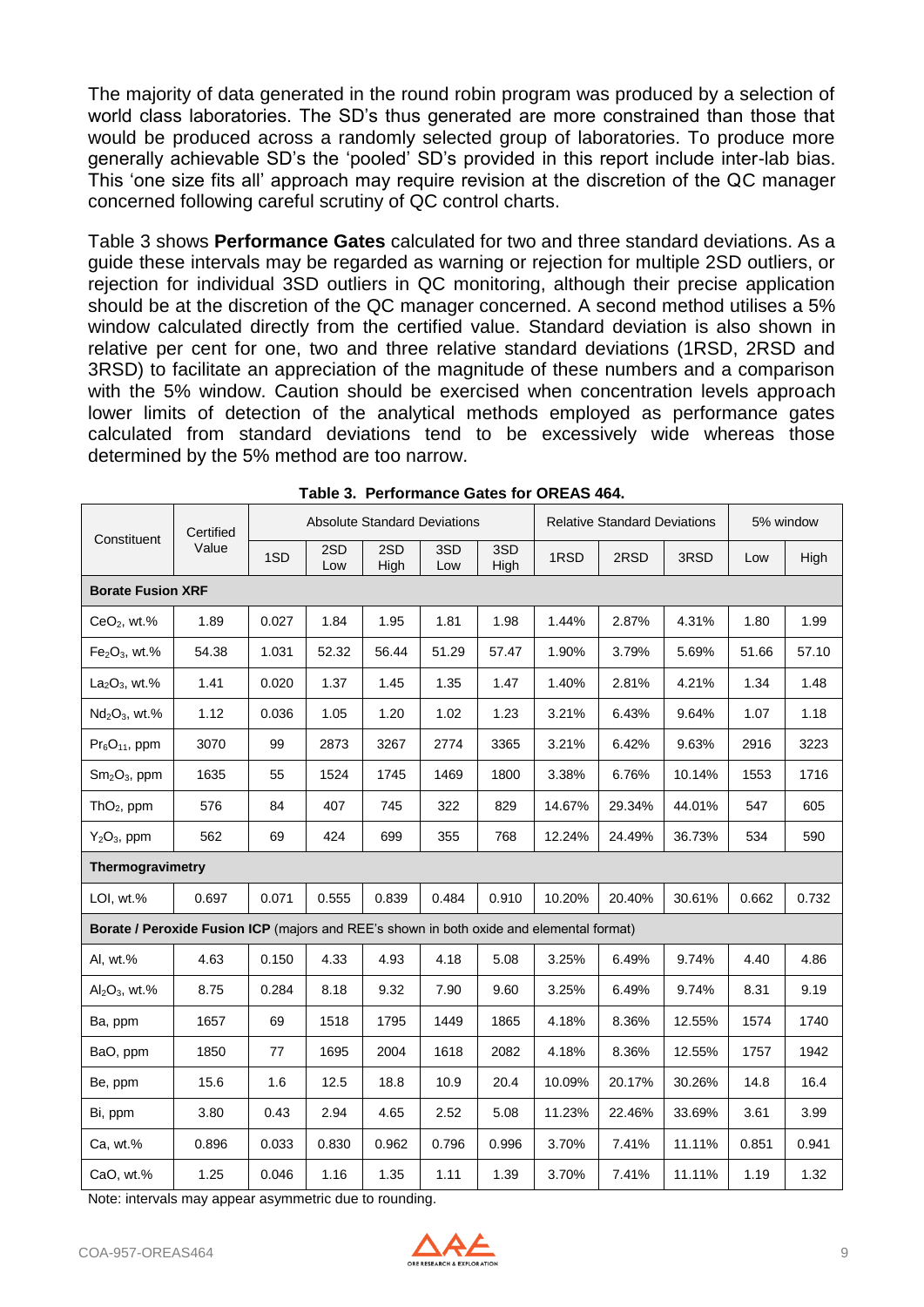|                                                                                           | Certified | <b>Absolute Standard Deviations</b><br><b>Relative Standard Deviations</b> |            |             |            |             |        |        |        | 5% window |       |
|-------------------------------------------------------------------------------------------|-----------|----------------------------------------------------------------------------|------------|-------------|------------|-------------|--------|--------|--------|-----------|-------|
| Constituent                                                                               | Value     | 1SD                                                                        | 2SD<br>Low | 2SD<br>High | 3SD<br>Low | 3SD<br>High | 1RSD   | 2RSD   | 3RSD   | Low       | High  |
| Peroxide Fusion ICP continued (majors and REE's shown in both oxide and elemental format) |           |                                                                            |            |             |            |             |        |        |        |           |       |
| Ce, wt.%                                                                                  | 1.53      | 0.053                                                                      | 1.42       | 1.63        | 1.37       | 1.69        | 3.46%  | 6.91%  | 10.37% | 1.45      | 1.60  |
| $CeO2$ , wt.%                                                                             | 1.88      | 0.065                                                                      | 1.75       | 2.01        | 1.68       | 2.07        | 3.46%  | 6.91%  | 10.37% | 1.78      | 1.97  |
| Co, ppm                                                                                   | 18.0      | 3.4                                                                        | 11.2       | 24.8        | 7.9        | 28.2        | 18.80% | 37.59% | 56.39% | 17.1      | 18.9  |
| Cr, ppm                                                                                   | 395       | 22                                                                         | 351        | 439         | 329        | 461         | 5.58%  | 11.16% | 16.75% | 375       | 415   |
| $Cr2O3$ , ppm                                                                             | 577       | 32                                                                         | 513        | 642         | 481        | 674         | 5.58%  | 11.16% | 16.75% | 549       | 606   |
| Cs, ppm                                                                                   | 0.27      | 0.04                                                                       | 0.18       | 0.36        | 0.14       | 0.40        | 16.06% | 32.11% | 48.17% | 0.26      | 0.29  |
| Dy, ppm                                                                                   | 178       | 8                                                                          | 162        | 194         | 154        | 202         | 4.51%  | 9.03%  | 13.54% | 169       | 187   |
| $Dy_2O_3$ , ppm                                                                           | 204       | 9                                                                          | 186        | 223         | 177        | 232         | 4.51%  | 9.03%  | 13.54% | 194       | 215   |
| Er, ppm                                                                                   | 38.2      | 1.30                                                                       | 35.5       | 40.8        | 34.2       | 42.1        | 3.42%  | 6.83%  | 10.25% | 36.2      | 40.1  |
| $Er2O3$ , ppm                                                                             | 43.6      | 1.49                                                                       | 40.6       | 46.6        | 39.2       | 48.1        | 3.42%  | 6.83%  | 10.25% | 41.4      | 45.8  |
| Eu, ppm                                                                                   | 324       | 8                                                                          | 307        | 341         | 299        | 349         | 2.58%  | 5.16%  | 7.74%  | 308       | 340   |
| $Eu2O3$ , ppm                                                                             | 375       | 10                                                                         | 356        | 394         | 346        | 404         | 2.58%  | 5.16%  | 7.74%  | 356       | 394   |
| Fe, wt.%                                                                                  | 37.24     | 1.007                                                                      | 35.22      | 39.25       | 34.22      | 40.26       | 2.70%  | 5.41%  | 8.11%  | 35.38     | 39.10 |
| $Fe2O3$ , wt.%                                                                            | 53.24     | 1.440                                                                      | 50.36      | 56.12       | 48.92      | 57.56       | 2.70%  | 5.41%  | 8.11%  | 50.58     | 55.90 |
| Ga, ppm                                                                                   | 106       | 21                                                                         | 63         | 148         | 42         | 169         | 19.99% | 39.99% | 59.98% | 101       | 111   |
| Gd, ppm                                                                                   | 676       | 30                                                                         | 616        | 736         | 585        | 767         | 4.47%  | 8.94%  | 13.40% | 642       | 710   |
| $Gd_2O_3$ , ppm                                                                           | 779       | 35                                                                         | 710        | 849         | 675        | 884         | 4.47%  | 8.94%  | 13.40% | 740       | 818   |
| Hf, ppm                                                                                   | 12.5      | 0.77                                                                       | 11.0       | 14.1        | 10.2       | 14.8        | 6.16%  | 12.31% | 18.47% | 11.9      | 13.1  |
| $HfO2$ , ppm                                                                              | 14.8      | 0.91                                                                       | 12.9       | 16.6        | 12.0       | 17.5        | 6.16%  | 12.31% | 18.47% | 14.0      | 15.5  |
| Ho, ppm                                                                                   | 21.3      | 1.34                                                                       | 18.6       | 24.0        | 17.3       | 25.3        | 6.31%  | 12.63% | 18.94% | 20.2      | 22.4  |
| $Ho2O3$ , ppm                                                                             | 24.4      | 1.54                                                                       | 21.3       | 27.5        | 19.8       | 29.0        | 6.31%  | 12.63% | 18.94% | 23.2      | 25.6  |
| In, ppm                                                                                   | 2.14      | 0.163                                                                      | 1.81       | 2.47        | 1.65       | 2.63        | 7.63%  | 15.26% | 22.89% | 2.03      | 2.25  |
| K, wt.%                                                                                   | 0.086     | 0.016                                                                      | 0.055      | 0.118       | 0.039      | 0.134       | 18.35% | 36.69% | 55.04% | 0.082     | 0.091 |
| $K2O$ , wt.%                                                                              | 0.104     | 0.019                                                                      | 0.066      | 0.142       | 0.047      | 0.161       | 18.35% | 36.69% | 55.04% | 0.099     | 0.109 |
| La, wt.%                                                                                  | 1.17      | 0.032                                                                      | 1.11       | 1.23        | 1.07       | 1.27        | 2.73%  | 5.46%  | 8.19%  | 1.11      | 1.23  |
| $La2O3$ , wt.%                                                                            | 1.37      | 0.037                                                                      | 1.30       | 1.45        | 1.26       | 1.49        | 2.73%  | 5.46%  | 8.19%  | 1.30      | 1.44  |
| Lu, ppm                                                                                   | 1.69      | 0.098                                                                      | 1.49       | 1.88        | 1.39       | 1.98        | 5.84%  | 11.68% | 17.52% | 1.60      | 1.77  |
| $Lu2O3$ , ppm                                                                             | 1.92      | 0.112                                                                      | 1.69       | 2.14        | 1.58       | 2.25        | 5.84%  | 11.68% | 17.52% | 1.82      | 2.01  |
| Mg, wt.%                                                                                  | 0.846     | 0.038                                                                      | 0.770      | 0.921       | 0.732      | 0.959       | 4.48%  | 8.97%  | 13.45% | 0.803     | 0.888 |
| MgO, wt.%                                                                                 | 1.40      | 0.063                                                                      | 1.28       | 1.53        | 1.21       | 1.59        | 4.48%  | 8.97%  | 13.45% | 1.33      | 1.47  |
| Mn, wt.%                                                                                  | 0.282     | 0.019                                                                      | 0.244      | 0.321       | 0.225      | 0.340       | 6.80%  | 13.61% | 20.41% | 0.268     | 0.297 |
| MnO, wt.%                                                                                 | 0.365     | 0.025                                                                      | 0.315      | 0.414       | 0.290      | 0.439       | 6.80%  | 13.61% | 20.41% | 0.346     | 0.383 |

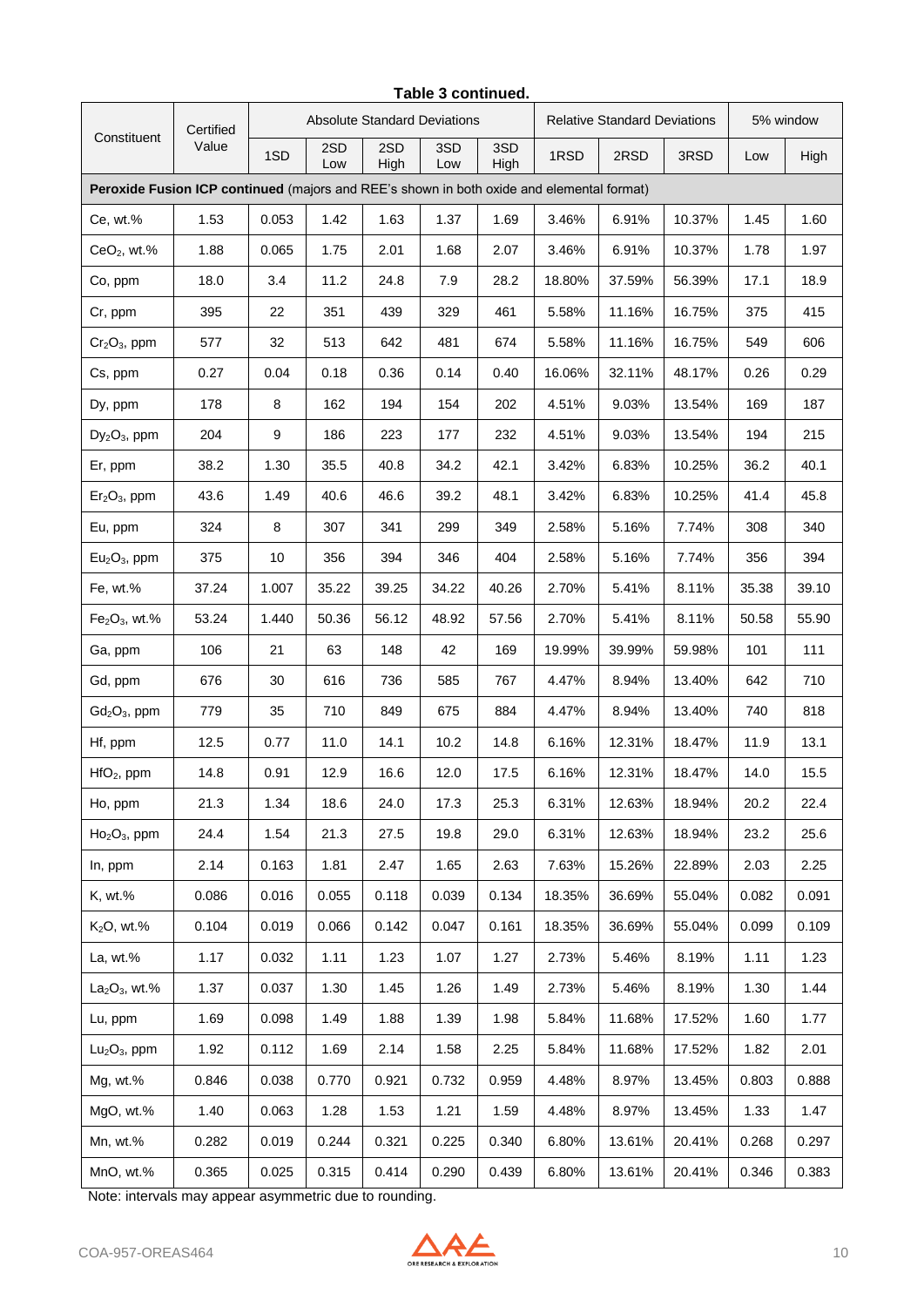|                                                                                           | Certified | <b>Absolute Standard Deviations</b><br><b>Relative Standard Deviations</b> |            |             |            |             |        | 5% window |        |       |       |
|-------------------------------------------------------------------------------------------|-----------|----------------------------------------------------------------------------|------------|-------------|------------|-------------|--------|-----------|--------|-------|-------|
| Constituent                                                                               | Value     | 1SD                                                                        | 2SD<br>Low | 2SD<br>High | 3SD<br>Low | 3SD<br>High | 1RSD   | 2RSD      | 3RSD   | Low   | High  |
| Peroxide Fusion ICP continued (majors and REE's shown in both oxide and elemental format) |           |                                                                            |            |             |            |             |        |           |        |       |       |
| Mo, ppm                                                                                   | 77        | 4.3                                                                        | 69         | 86          | 64         | 90          | 5.54%  | 11.08%    | 16.61% | 73    | 81    |
| Nb, ppm                                                                                   | 1903      | 80                                                                         | 1743       | 2064        | 1663       | 2144        | 4.22%  | 8.43%     | 12.65% | 1808  | 1999  |
| $Nb2O5$ , ppm                                                                             | 2723      | 115                                                                        | 2493       | 2952        | 2378       | 3067        | 4.22%  | 8.43%     | 12.65% | 2587  | 2859  |
| Nd, wt.%                                                                                  | 0.994     | 0.032                                                                      | 0.931      | 1.057       | 0.899      | 1.089       | 3.18%  | 6.36%     | 9.55%  | 0.944 | 1.044 |
| $Nd2O3$ , wt.%                                                                            | 1.16      | 0.037                                                                      | 1.09       | 1.23        | 1.05       | 1.27        | 3.18%  | 6.36%     | 9.55%  | 1.10  | 1.22  |
| Ni, ppm                                                                                   | 82        | 16                                                                         | 51         | 113         | 35         | 129         | 19.20% | 38.40%    | 57.59% | 78    | 86    |
| NiO, ppm                                                                                  | 104       | 20                                                                         | 64         | 144         | 44         | 164         | 19.20% | 38.40%    | 57.59% | 99    | 110   |
| P, wt.%                                                                                   | 1.41      | 0.045                                                                      | 1.32       | 1.50        | 1.27       | 1.54        | 3.21%  | 6.41%     | 9.62%  | 1.34  | 1.48  |
| $P_2O_5$ , wt.%                                                                           | 3.23      | 0.103                                                                      | 3.02       | 3.43        | 2.92       | 3.54        | 3.21%  | 6.41%     | 9.62%  | 3.07  | 3.39  |
| Pb, ppm                                                                                   | 174       | 12                                                                         | 149        | 198         | 137        | 211         | 7.11%  | 14.22%    | 21.34% | 165   | 182   |
| PbO, ppm                                                                                  | 187       | 13                                                                         | 160        | 214         | 147        | 227         | 7.11%  | 14.22%    | 21.34% | 178   | 196   |
| Pr, ppm                                                                                   | 2597      | 106                                                                        | 2385       | 2809        | 2279       | 2915        | 4.08%  | 8.16%     | 12.25% | 2467  | 2727  |
| $Pr_6O_{11}$ , ppm                                                                        | 3138      | 128                                                                        | 2882       | 3394        | 2754       | 3522        | 4.08%  | 8.16%     | 12.25% | 2981  | 3295  |
| Rb, ppm                                                                                   | 4.39      | 0.46                                                                       | 3.47       | 5.31        | 3.01       | 5.77        | 10.49% | 20.98%    | 31.48% | 4.17  | 4.61  |
| S, ppm                                                                                    | 1028      | 91                                                                         | 847        | 1210        | 756        | 1300        | 8.82%  | 17.64%    | 26.46% | 977   | 1080  |
| Sb, ppm                                                                                   | 1.80      | 0.25                                                                       | 1.31       | 2.29        | 1.06       | 2.54        | 13.65% | 27.30%    | 40.95% | 1.71  | 1.89  |
| Si, wt.%                                                                                  | 9.52      | 0.294                                                                      | 8.93       | 10.11       | 8.64       | 10.40       | 3.09%  | 6.17%     | 9.26%  | 9.04  | 10.00 |
| $SiO2$ , wt.%                                                                             | 20.36     | 0.629                                                                      | 19.11      | 21.62       | 18.48      | 22.25       | 3.09%  | 6.17%     | 9.26%  | 19.35 | 21.38 |
| Sm, ppm                                                                                   | 1498      | 38                                                                         | 1423       | 1574        | 1385       | 1611        | 2.52%  | 5.03%     | 7.55%  | 1423  | 1573  |
| $Sm2O3$ , ppm                                                                             | 1738      | 44                                                                         | 1650       | 1825        | 1606       | 1869        | 2.52%  | 5.03%     | 7.55%  | 1651  | 1824  |
| Sn, ppm                                                                                   | 45.9      | 2.68                                                                       | 40.5       | 51.2        | 37.8       | 53.9        | 5.84%  | 11.67%    | 17.51% | 43.6  | 48.2  |
| $SnO2$ , ppm                                                                              | 58        | 3.4                                                                        | 51         | 65          | 48         | 68          | 5.84%  | 11.67%    | 17.51% | 55    | 61    |
| Sr, ppm                                                                                   | 2060      | 69                                                                         | 1922       | 2199        | 1853       | 2268        | 3.36%  | 6.71%     | 10.07% | 1957  | 2163  |
| SrO, ppm                                                                                  | 2437      | 82                                                                         | 2273       | 2600        | 2191       | 2682        | 3.36%  | 6.71%     | 10.07% | 2315  | 2558  |
| Ta, ppm                                                                                   | 24.3      | 3.5                                                                        | 17.4       | 31.3        | 13.9       | 34.7        | 14.26% | 28.52%    | 42.77% | 23.1  | 25.5  |
| $Ta2O5$ , ppm                                                                             | 29.7      | 4.2                                                                        | 21.2       | 38.2        | 17.0       | 42.4        | 14.26% | 28.52%    | 42.77% | 28.2  | 31.2  |
| Tb, ppm                                                                                   | 54        | 2.7                                                                        | 48         | 59          | 46         | 62          | 5.02%  | 10.03%    | 15.05% | 51    | 56    |
| $Tb4O7$ , ppm                                                                             | 63        | 3.2                                                                        | 57         | 70          | 54         | 73          | 5.02%  | 10.03%    | 15.05% | 60    | 66    |
| Th, ppm                                                                                   | 527       | 24                                                                         | 480        | 575         | 457        | 598         | 4.47%  | 8.94%     | 13.40% | 501   | 554   |
| $ThO2$ , ppm                                                                              | 600       | 27                                                                         | 547        | 654         | 520        | 681         | 4.47%  | 8.94%     | 13.40% | 570   | 630   |
| Ti, wt.%                                                                                  | 1.95      | 0.059                                                                      | 1.84       | 2.07        | 1.78       | 2.13        | 3.04%  | 6.08%     | 9.12%  | 1.86  | 2.05  |
| $TiO2$ , wt.%                                                                             | 3.26      | 0.099                                                                      | 3.06       | 3.46        | 2.96       | 3.56        | 3.04%  | 6.08%     | 9.12%  | 3.10  | 3.42  |

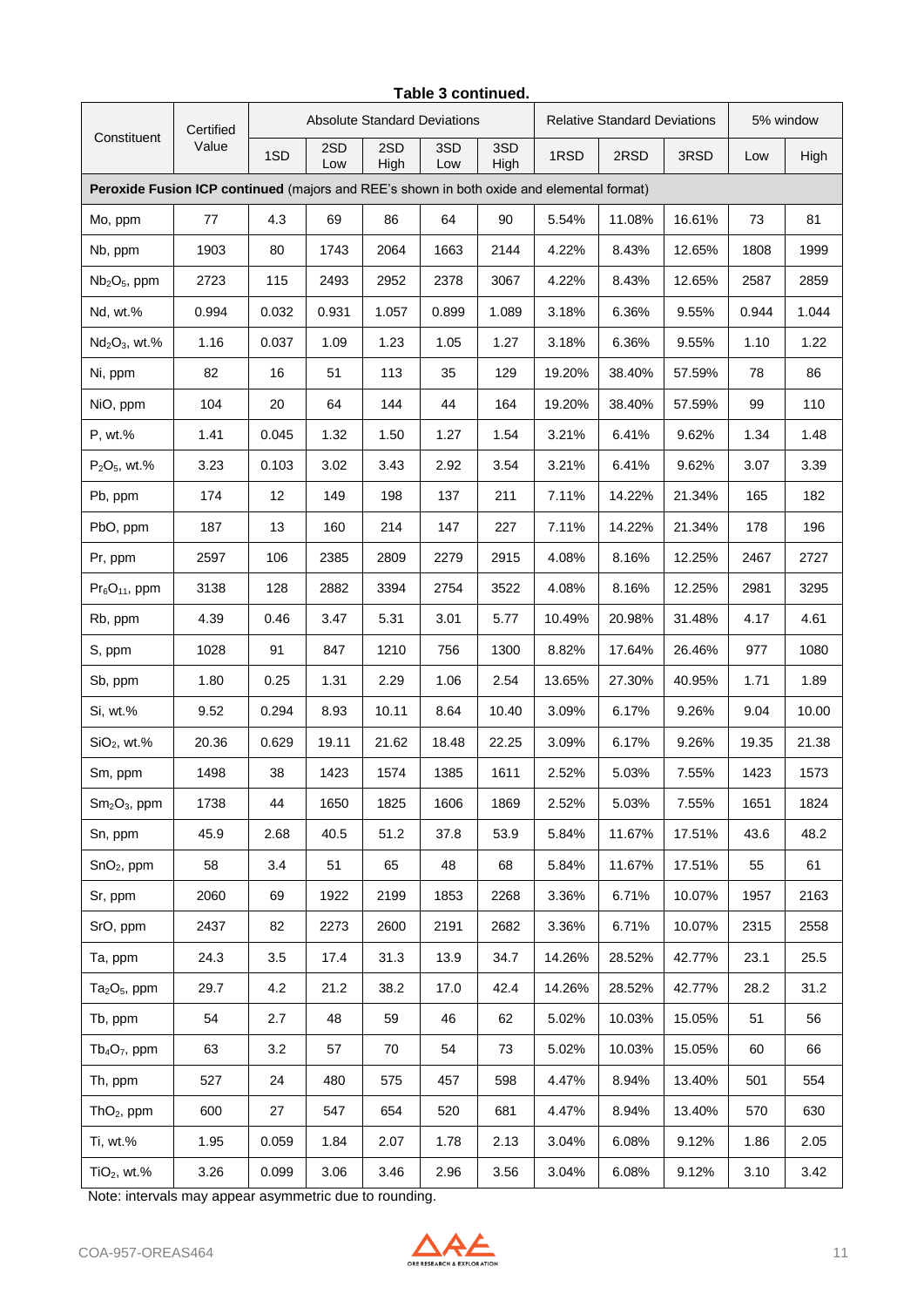|                                                                                           | Certified |                | <b>Absolute Standard Deviations</b><br><b>Relative Standard Deviations</b> |             |            |             |            |            | 5% window  |            |            |
|-------------------------------------------------------------------------------------------|-----------|----------------|----------------------------------------------------------------------------|-------------|------------|-------------|------------|------------|------------|------------|------------|
| Constituent                                                                               | Value     | 1SD            | 2SD<br>Low                                                                 | 2SD<br>High | 3SD<br>Low | 3SD<br>High | 1RSD       | 2RSD       | 3RSD       | Low        | High       |
| Peroxide Fusion ICP continued (majors and REE's shown in both oxide and elemental format) |           |                |                                                                            |             |            |             |            |            |            |            |            |
| Tm, ppm                                                                                   | 3.56      | 0.175          | 3.21                                                                       | 3.91        | 3.03       | 4.08        | 4.91%      | 9.82%      | 14.72%     | 3.38       | 3.73       |
| $Tm2O3$ , ppm                                                                             | 4.06      | 0.199          | 3.66                                                                       | 4.46        | 3.46       | 4.66        | 4.91%      | 9.82%      | 14.72%     | 3.86       | 4.27       |
| U, ppm                                                                                    | 17.6      | 0.42           | 16.7                                                                       | 18.4        | 16.3       | 18.8        | 2.38%      | 4.75%      | 7.13%      | 16.7       | 18.4       |
| $U_3O_8$ , ppm                                                                            | 20.7      | 0.49           | 19.7                                                                       | 21.7        | 19.2       | 22.2        | 2.38%      | 4.75%      | 7.13%      | 19.7       | 21.8       |
| V, ppm                                                                                    | 231       | 19             | 193                                                                        | 269         | 174        | 288         | 8.25%      | 16.50%     | 24.75%     | 219        | 243        |
| $V2O5$ , ppm                                                                              | 412       | 34             | 344                                                                        | 480         | 310        | 514         | 8.25%      | 16.50%     | 24.75%     | 392        | 433        |
| W, ppm                                                                                    | < 6       | <b>IND</b>     | <b>IND</b>                                                                 | <b>IND</b>  | <b>IND</b> | <b>IND</b>  | <b>IND</b> | <b>IND</b> | <b>IND</b> | <b>IND</b> | <b>IND</b> |
| $WO3$ , ppm                                                                               | < 7       | <b>IND</b>     | <b>IND</b>                                                                 | <b>IND</b>  | <b>IND</b> | <b>IND</b>  | <b>IND</b> | <b>IND</b> | <b>IND</b> | <b>IND</b> | <b>IND</b> |
| Y, ppm                                                                                    | 449       | 21             | 406                                                                        | 491         | 385        | 512         | 4.74%      | 9.49%      | 14.23%     | 426        | 471        |
| $Y_2O_3$ , ppm                                                                            | 570       | 27             | 516                                                                        | 624         | 489        | 651         | 4.74%      | 9.49%      | 14.23%     | 541        | 598        |
| Yb, ppm                                                                                   | 15.7      | 0.99           | 13.7                                                                       | 17.7        | 12.8       | 18.7        | 6.31%      | 12.63%     | 18.94%     | 14.9       | 16.5       |
| $Yb_2O_3$ , ppm                                                                           | 17.9      | 1.13           | 15.7                                                                       | 20.2        | 14.5       | 21.3        | 6.31%      | 12.63%     | 18.94%     | 17.0       | 18.8       |
| Zn, ppm                                                                                   | 1232      | 96             | 1041                                                                       | 1423        | 945        | 1518        | 7.76%      | 15.52%     | 23.28%     | 1170       | 1293       |
| ZnO, ppm                                                                                  | 1533      | 119            | 1295                                                                       | 1771        | 1176       | 1890        | 7.76%      | 15.52%     | 23.28%     | 1456       | 1610       |
| Zr, ppm                                                                                   | 462       | 17             | 427                                                                        | 496         | 410        | 514         | 3.76%      | 7.53%      | 11.29%     | 439        | 485        |
| ZrO <sub>2</sub> , ppm                                                                    | 624       | 23             | 577                                                                        | 671         | 553        | 694         | 3.76%      | 7.53%      | 11.29%     | 593        | 655        |
| <b>4-Acid Digestion</b>                                                                   |           |                |                                                                            |             |            |             |            |            |            |            |            |
| Ag, ppm                                                                                   | 4.43      | 0.362          | 3.71                                                                       | 5.15        | 3.35       | 5.52        | 8.17%      | 16.34%     | 24.51%     | 4.21       | 4.65       |
| Al, wt.%                                                                                  | 4.47      | 0.096          | 4.28                                                                       | 4.66        | 4.18       | 4.76        | 2.15%      | 4.31%      | 6.46%      | 4.25       | 4.69       |
| As, ppm                                                                                   | 32.9      | 4.7            | 23.5                                                                       | 42.4        | 18.8       | 47.1        | 14.32%     | 28.63%     | 42.95%     | 31.3       | 34.6       |
| Ba, ppm                                                                                   | 1648      | 72             | 1505                                                                       | 1791        | 1433       | 1863        | 4.34%      | 8.69%      | 13.03%     | 1566       | 1731       |
| Be, ppm                                                                                   | 15.2      | 1.19           | 12.9                                                                       | 17.6        | 11.7       | 18.8        | 7.83%      | 15.66%     | 23.49%     | 14.5       | 16.0       |
| Bi, ppm                                                                                   | 4.05      | 0.236          | 3.58                                                                       | 4.53        | 3.35       | 4.76        | 5.82%      | 11.65%     | 17.47%     | 3.85       | 4.26       |
| Ca, wt.%                                                                                  | 0.851     | 0.059          | 0.734                                                                      | 0.968       | 0.675      | 1.027       | 6.89%      | 13.78%     | 20.67%     | 0.808      | 0.893      |
| Cd, ppm                                                                                   | 0.52      | 0.09           | 0.34                                                                       | 0.69        | 0.26       | 0.78        | 16.88%     | 33.77%     | 50.65%     | 0.49       | 0.54       |
| Ce, wt.%                                                                                  | 1.55      | 0.048          | 1.45                                                                       | 1.65        | 1.40       | 1.69        | 3.13%      | 6.25%      | 9.38%      | 1.47       | 1.63       |
| Co, ppm                                                                                   | 17.0      | 0.93           | 15.1                                                                       | 18.9        | 14.2       | 19.8        | 5.49%      | 10.97%     | 16.46%     | 16.1       | 17.8       |
| Cr, ppm                                                                                   | 335       | 37             | 260                                                                        | 409         | 223        | 446         | 11.12%     | 22.23%     | 33.35%     | 318        | 351        |
| Cs, ppm                                                                                   | 0.29      | 0.018          | 0.25                                                                       | 0.32        | 0.23       | 0.34        | 6.21%      | 12.42%     | 18.63%     | 0.27       | 0.30       |
| Cu, ppm                                                                                   | 92        | 2.2            | 87                                                                         | 96          | 85         | 98          | 2.39%      | 4.78%      | 7.16%      | 87         | 96         |
| Dy, ppm                                                                                   | 182       | $\overline{7}$ | 168                                                                        | 196         | 161        | 202         | 3.80%      | 7.61%      | 11.41%     | 173        | 191        |
| Er, ppm                                                                                   | 36.9      | 1.55           | 33.8                                                                       | 40.0        | 32.3       | 41.6        | 4.21%      | 8.41%      | 12.62%     | 35.1       | 38.8       |

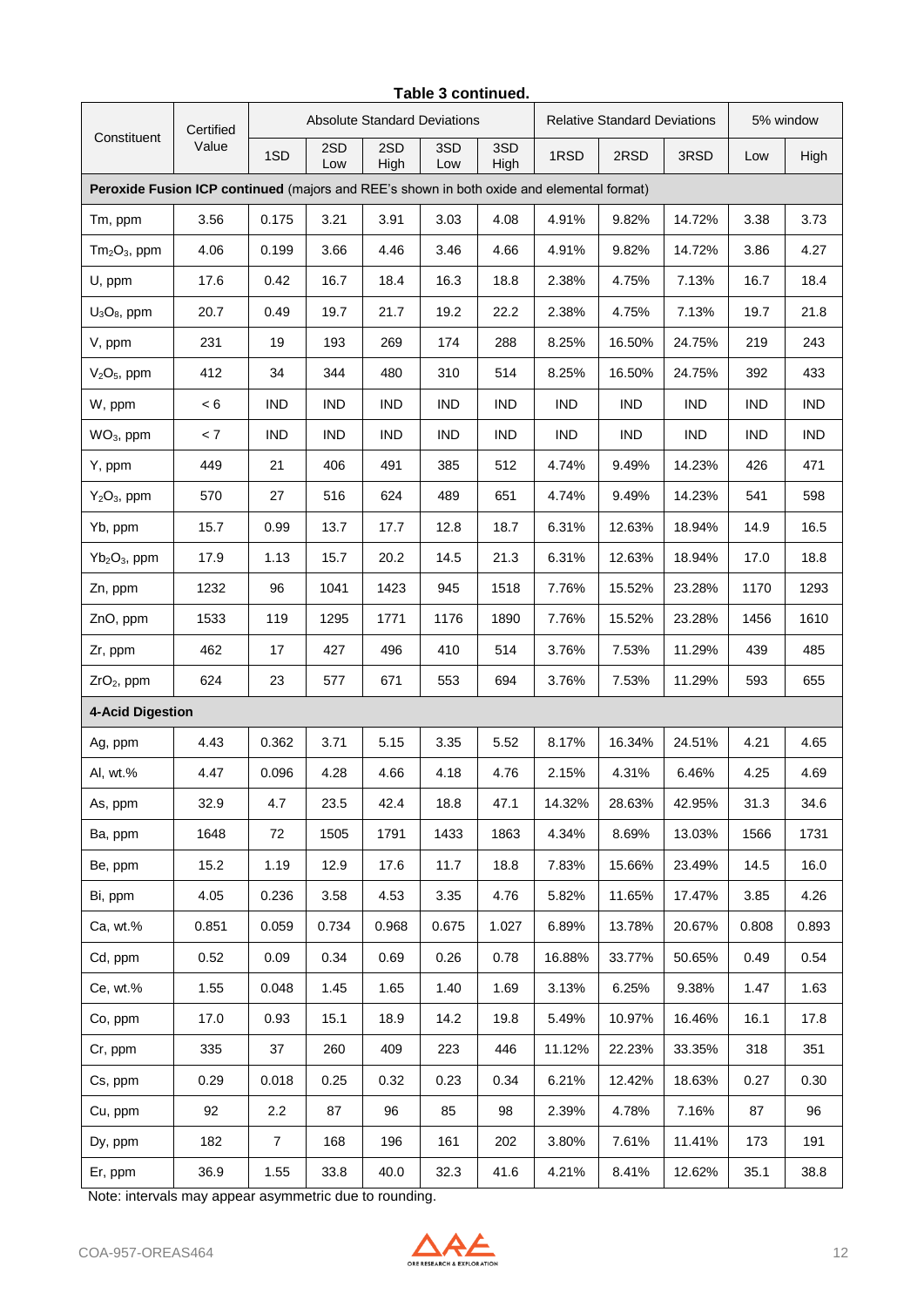| Table 3 continued.         |                    |                                     |            |             |            |             |                                     |            |            |            |            |
|----------------------------|--------------------|-------------------------------------|------------|-------------|------------|-------------|-------------------------------------|------------|------------|------------|------------|
| Constituent                | Certified<br>Value | <b>Absolute Standard Deviations</b> |            |             |            |             | <b>Relative Standard Deviations</b> |            |            | 5% window  |            |
|                            |                    | 1SD                                 | 2SD<br>Low | 2SD<br>High | 3SD<br>Low | 3SD<br>High | 1RSD                                | 2RSD       | 3RSD       | Low        | High       |
| 4-Acid Digestion continued |                    |                                     |            |             |            |             |                                     |            |            |            |            |
| Eu, ppm                    | 334                | 19                                  | 297        | 372         | 278        | 391         | 5.66%                               | 11.33%     | 16.99%     | 318        | 351        |
| Fe, wt.%                   | 35.55              | 1.569                               | 32.41      | 38.69       | 30.84      | 40.26       | 4.41%                               | 8.83%      | 13.24%     | 33.77      | 37.33      |
| Gd, ppm                    | 670                | 26                                  | 617        | 723         | 591        | 749         | 3.93%                               | 7.87%      | 11.80%     | 637        | 704        |
| Hf, ppm                    | 7.79               | 1.32                                | 5.15       | 10.44       | 3.82       | 11.76       | 16.98%                              | 33.96%     | 50.94%     | 7.40       | 8.18       |
| Ho, ppm                    | 21.3               | 0.93                                | 19.5       | 23.2        | 18.5       | 24.1        | 4.37%                               | 8.74%      | 13.11%     | 20.2       | 22.4       |
| In, ppm                    | 2.11               | 0.118                               | 1.88       | 2.35        | 1.76       | 2.47        | 5.60%                               | 11.19%     | 16.79%     | 2.01       | 2.22       |
| K, wt.%                    | 0.081              | 0.014                               | 0.053      | 0.109       | 0.040      | 0.123       | 17.10%                              | 34.21%     | 51.31%     | 0.077      | 0.085      |
| La, wt.%                   | 1.06               | 0.21                                | 0.64       | 1.49        | 0.43       | 1.70        | 20.01%                              | 40.02%     | 60.03%     | 1.01       | 1.12       |
| Li, ppm                    | 8.26               | 1.07                                | 6.12       | 10.39       | 5.06       | 11.46       | 12.92%                              | 25.84%     | 38.76%     | 7.84       | 8.67       |
| Lu, ppm                    | 1.57               | 0.30                                | 0.97       | 2.18        | 0.67       | 2.48        | 19.19%                              | 38.38%     | 57.58%     | 1.49       | 1.65       |
| Mg, wt.%                   | 0.825              | 0.045                               | 0.736      | 0.914       | 0.691      | 0.959       | 5.40%                               | 10.80%     | 16.21%     | 0.784      | 0.866      |
| Mn, wt.%                   | 0.270              | 0.016                               | 0.237      | 0.303       | 0.221      | 0.319       | 6.04%                               | 12.09%     | 18.13%     | 0.256      | 0.283      |
| Mo, ppm                    | 77                 | 4.4                                 | 68         | 86          | 64         | 90          | 5.70%                               | 11.40%     | 17.10%     | 73         | 81         |
| Na, wt.%                   | 0.149              | 0.011                               | 0.126      | 0.171       | 0.114      | 0.183       | 7.66%                               | 15.31%     | 22.97%     | 0.141      | 0.156      |
| Nd, wt.%                   | 0.959              | 0.026                               | 0.908      | 1.010       | 0.882      | 1.036       | 2.67%                               | 5.34%      | 8.01%      | 0.911      | 1.007      |
| Ni, ppm                    | 89                 | 6.5                                 | 75         | 102         | 69         | 108         | 7.39%                               | 14.79%     | 22.18%     | 84         | 93         |
| P, wt.%                    | 1.36               | 0.067                               | 1.23       | 1.49        | 1.16       | 1.56        | 4.90%                               | 9.81%      | 14.71%     | 1.29       | 1.43       |
| Pb, ppm                    | 205                | 32                                  | 141        | 268         | 110        | 300         | 15.49%                              | 30.98%     | 46.47%     | 195        | 215        |
| Pr, ppm                    | 2601               | 87                                  | 2427       | 2774        | 2340       | 2861        | 3.34%                               | 6.68%      | 10.02%     | 2471       | 2731       |
| Rb, ppm                    | 4.22               | 0.393                               | 3.44       | 5.01        | 3.04       | 5.40        | 9.30%                               | 18.60%     | 27.90%     | 4.01       | 4.43       |
| Re, ppm                    | < 0.03             | <b>IND</b>                          | <b>IND</b> | <b>IND</b>  | <b>IND</b> | <b>IND</b>  | <b>IND</b>                          | <b>IND</b> | <b>IND</b> | <b>IND</b> | <b>IND</b> |
| S, ppm                     | 983                | 79                                  | 826        | 1141        | 747        | 1220        | 8.02%                               | 16.03%     | 24.05%     | 934        | 1033       |
| Sb, ppm                    | 1.87               | 0.111                               | 1.65       | 2.09        | 1.53       | 2.20        | 5.95%                               | 11.91%     | 17.86%     | 1.77       | 1.96       |
| Sc, ppm                    | 141                | 6                                   | 130        | 153         | 124        | 159         | 4.11%                               | 8.22%      | 12.32%     | 134        | 148        |
| Se, ppm                    | < 50               | IND                                 | <b>IND</b> | <b>IND</b>  | IND        | <b>IND</b>  | IND                                 | IND        | <b>IND</b> | <b>IND</b> | IND        |
| Sm, ppm                    | 1485               | 49                                  | 1386       | 1584        | 1337       | 1633        | 3.33%                               | 6.65%      | 9.98%      | 1411       | 1559       |
| Sn, ppm                    | 35.7               | 3.21                                | 29.3       | 42.1        | 26.1       | 45.3        | 8.98%                               | 17.97%     | 26.95%     | 33.9       | 37.5       |
| Sr, ppm                    | 2043               | 144                                 | 1754       | 2331        | 1610       | 2476        | 7.06%                               | 14.12%     | 21.19%     | 1941       | 2145       |
| Ta, ppm                    | 20.9               | 2.7                                 | 15.5       | 26.3        | 12.8       | 29.0        | 12.89%                              | 25.77%     | 38.66%     | 19.9       | 22.0       |
| Tb, ppm                    | 55                 | 2.5                                 | 50         | 60          | 47         | 63          | 4.63%                               | 9.26%      | 13.89%     | 52         | 58         |
| Te, ppm                    | 0.36               | 0.07                                | 0.23       | 0.50        | 0.16       | 0.57        | 18.73%                              | 37.45%     | 56.18%     | 0.34       | 0.38       |
| Th, ppm                    | 506                | 60                                  | 387        | 625         | 328        | 685         | 11.75%                              | 23.51%     | 35.26%     | 481        | 532        |

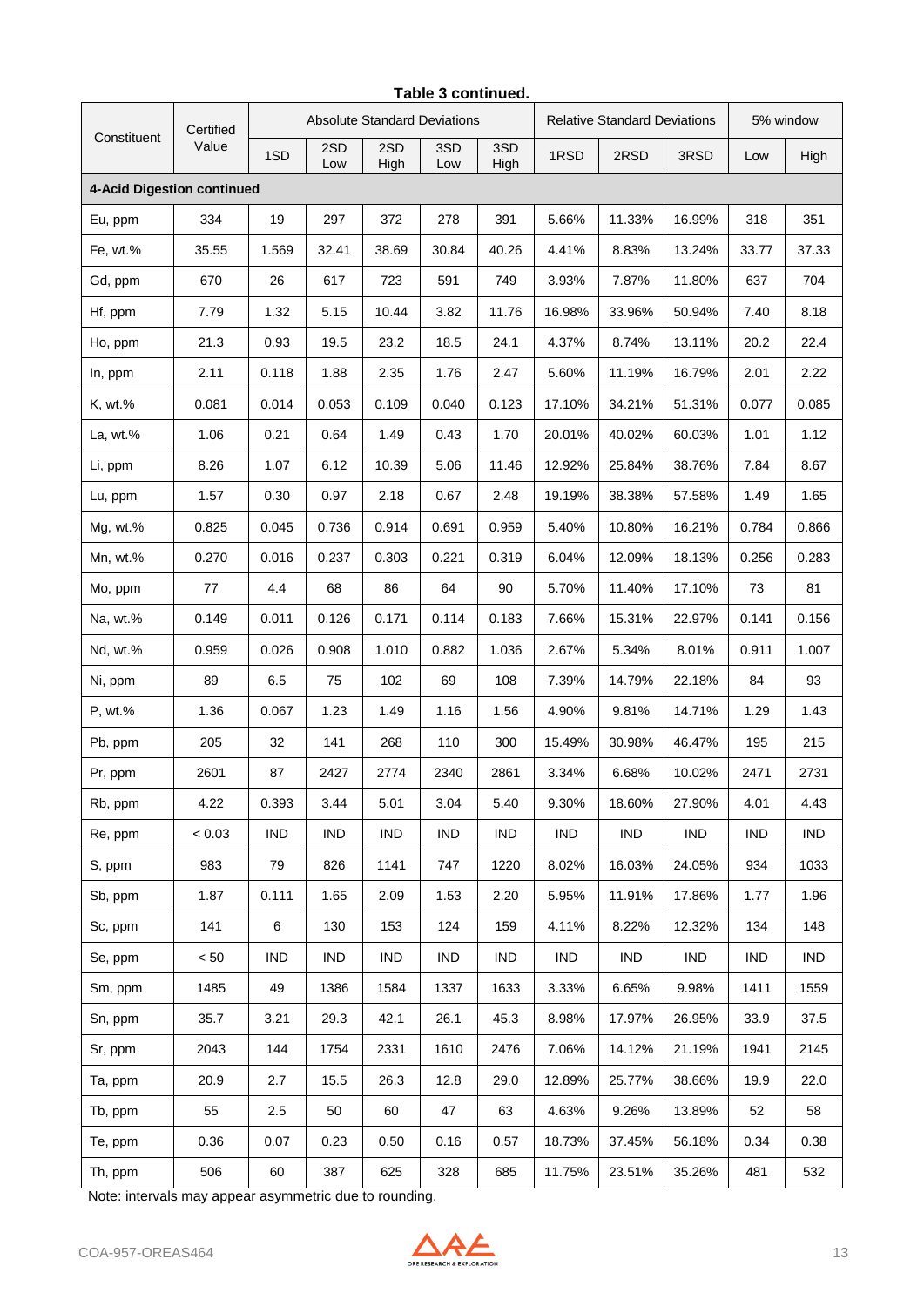| Constituent                | Certified<br>Value |            |            |             | <b>Absolute Standard Deviations</b> |             | <b>Relative Standard Deviations</b> |            |            | 5% window  |            |
|----------------------------|--------------------|------------|------------|-------------|-------------------------------------|-------------|-------------------------------------|------------|------------|------------|------------|
|                            |                    | 1SD        | 2SD<br>Low | 2SD<br>High | 3SD<br>Low                          | 3SD<br>High | 1RSD                                | 2RSD       | 3RSD       | Low        | High       |
| 4-Acid Digestion continued |                    |            |            |             |                                     |             |                                     |            |            |            |            |
| Ti, wt.%                   | < 1                | <b>IND</b> | <b>IND</b> | <b>IND</b>  | <b>IND</b>                          | <b>IND</b>  | <b>IND</b>                          | <b>IND</b> | <b>IND</b> | <b>IND</b> | <b>IND</b> |
| TI, ppm                    | 0.15               | 0.013      | 0.12       | 0.17        | 0.11                                | 0.18        | 8.82%                               | 17.63%     | 26.45%     | 0.14       | 0.15       |
| Tm, ppm                    | 3.30               | 0.321      | 2.65       | 3.94        | 2.33                                | 4.26        | 9.75%                               | 19.49%     | 29.24%     | 3.13       | 3.46       |
| U, ppm                     | 17.6               | 0.61       | 16.4       | 18.9        | 15.8                                | 19.5        | 3.48%                               | 6.97%      | 10.45%     | 16.8       | 18.5       |
| V, ppm                     | 207                | 26         | 155        | 259         | 129                                 | 286         | 12.64%                              | 25.29%     | 37.93%     | 197        | 217        |
| W, ppm                     | 2.37               | 0.40       | 1.57       | 3.18        | 1.17                                | 3.58        | 16.90%                              | 33.79%     | 50.69%     | 2.26       | 2.49       |
| Y, ppm                     | 449                | 33         | 382        | 515         | 349                                 | 549         | 7.41%                               | 14.83%     | 22.24%     | 426        | 471        |
| Yb, ppm                    | 14.3               | 0.94       | 12.4       | 16.2        | 11.5                                | 17.1        | 6.57%                               | 13.13%     | 19.70%     | 13.6       | 15.0       |
| Zn, ppm                    | 1128               | 57         | 1015       | 1242        | 958                                 | 1298        | 5.03%                               | 10.06%     | 15.10%     | 1072       | 1184       |
| Zr, ppm                    | 210                | 40         | 130        | 290         | 90                                  | 329         | 19.03%                              | 38.05%     | 57.08%     | 199        | 220        |

Note: intervals may appear asymmetric due to rounding

**Tolerance Limits** (ISO Guide 3207) were determined using an analysis of precision errors method and are considered a conservative estimate of true homogeneity. The meaning of tolerance limits may be illustrated for  $La_2O_3$  by fusion ICP, where 99% of the time (1α=0.99) at least 95% of subsamples (ρ=0.95) will have concentrations lying between 1.34 and 1.41 wt.%. Put more precisely, this means that if the same number of subsamples were taken and analysed in the same manner repeatedly, 99% of the tolerance intervals so constructed would cover at least 95% of the total population, and 1% of the tolerance intervals would cover less than 95% of the total population (ISO Guide 35).

The homogeneity of OREAS 464 has also been evaluated in an ANOVA study for all certified analytes. This study tests the null hypothesis that no statistically significant difference exists between the *between-unit variance* and the *within-unit variance* (i.e. pvalues <0.05 indicate rejection of the null hypothesis). Of the 115 certified values, no failures were observed indicating no evidence to reject the null hypothesis.

Based on the statistical analysis of the results of the inter-laboratory certification program it can be concluded that OREAS 464 is fit-for-purpose as a certified reference material (see 'Intended Use' below).

# **PREPARER AND SUPPLIER OF THE REFERENCE MATERIAL**

Reference material OREAS 464 has been prepared, certified and is supplied by:

ORE Research & Exploration Pty Ltd 37A Hosie Street Fax: +613-9729 83389 83389 83389 83389 83389 8338 Bayswater North VIC 3153 AUSTRALIA

| Tel: | +613-9729 0333         |
|------|------------------------|
| Fax: | +613-9729 8338         |
| Web: | www.ore.com.au         |
|      | Email: info@ore.com.au |

It is available in unit sizes of 10g in laminated foil pouches or 1kg in plastic jars.

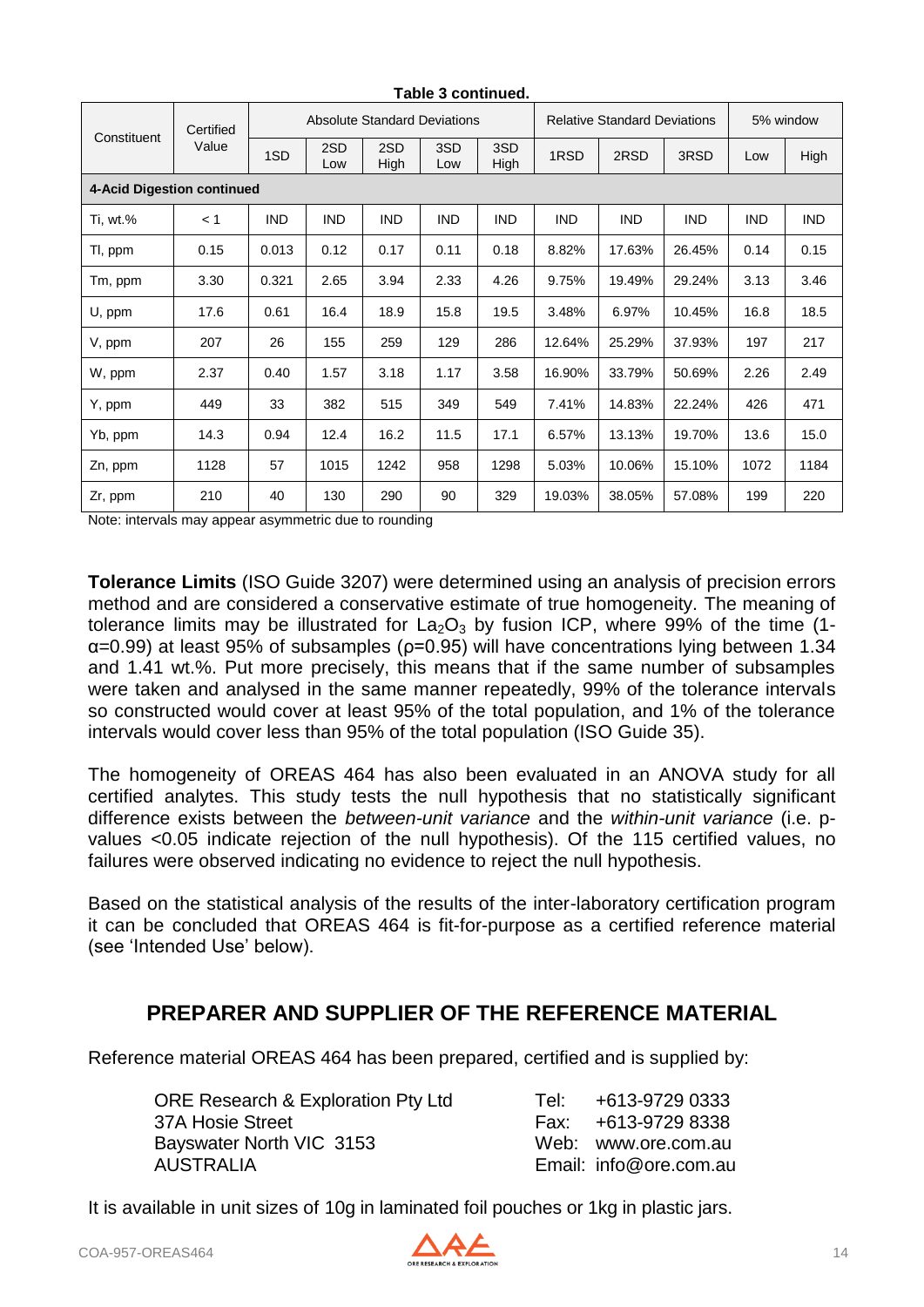# **PARTICIPATING LABORATORIES**

- 1. ALS, Brisbane, QLD, Australia
- 2. ALS, Lima, Peru
- 3. ALS, Loughrea, Galway, Ireland
- 4. ALS, Perth, WA, Australia
- 5. ALS, Vancouver, BC, Canada
- 6. Bureau Veritas Commodities Canada Ltd, Vancouver, BC, Canada
- 7. Bureau Veritas Geoanalytical, Perth, WA, Australia
- 8. Intertek Genalysis, Adelaide, SA, Australia
- 9. Intertek Genalysis, Perth, WA, Australia
- 10. Intertek Testing Services, Cupang, Muntinlupa, Philippines
- 11. Intertek Testing Services, Shunyi, Beijing, China
- 12. Nagrom, Perth, WA, Australia
- 13. PT Intertek Utama Services, Jakarta Timur, DKI Jakarta, Indonesia
- 14. SGS Australia Mineral Services, Perth (Newburn), WA, Australia
- 15. SGS Geosol Laboratorios Ltda, Vespasiano, Minas Gerais, Brazil
- 16. SGS Lakefield Research Ltd, Lakefield, Ontario, Canada
- 17. SGS Mineral Services, Townsville, QLD, Australia
- 18. SGS South Africa Pty Ltd, Booysens, Gauteng, South Africa
- 19. SGS Vostok Limited, Chita, Russian Federation
- 20. Shiva Analyticals Ltd, Bangalore North, Karnataka, India
- 21. UIS Analytical Services, Centurion , South Africa

#### **INTENDED USE**

OREAS 464 is intended for the following uses:

- for the monitoring of laboratory performance in the analysis of analytes reported in Table 1 in geological samples;
- for the verification of analytical methods for analytes reported in Table 1;
- for the calibration of instruments used in the determination of the concentration of analytes reported in Table 1.

# **STABILITY AND STORAGE INSTRUCTIONS**

OREAS 464 has been prepared from ore grade/waste REE bearing ore (TREO = 5.10%). The source materials (waste, low and medium grade REE ores) were found to be highly hygroscopic and this property was destroyed by roasting the materials at 900°C for 2 hours. Following re-equilibration of the materials to laboratory atmosphere the hygroscopic moisture content was deemed acceptable  $(-0.5\% \text{ H}_2\text{O} - \text{H}_2\text{O})$ .

OREAS 464 has been packaged in single-use, 10g units in laminated foil pouches and 1kg units in plastic jars. In its unopened state and under normal conditions of storage the

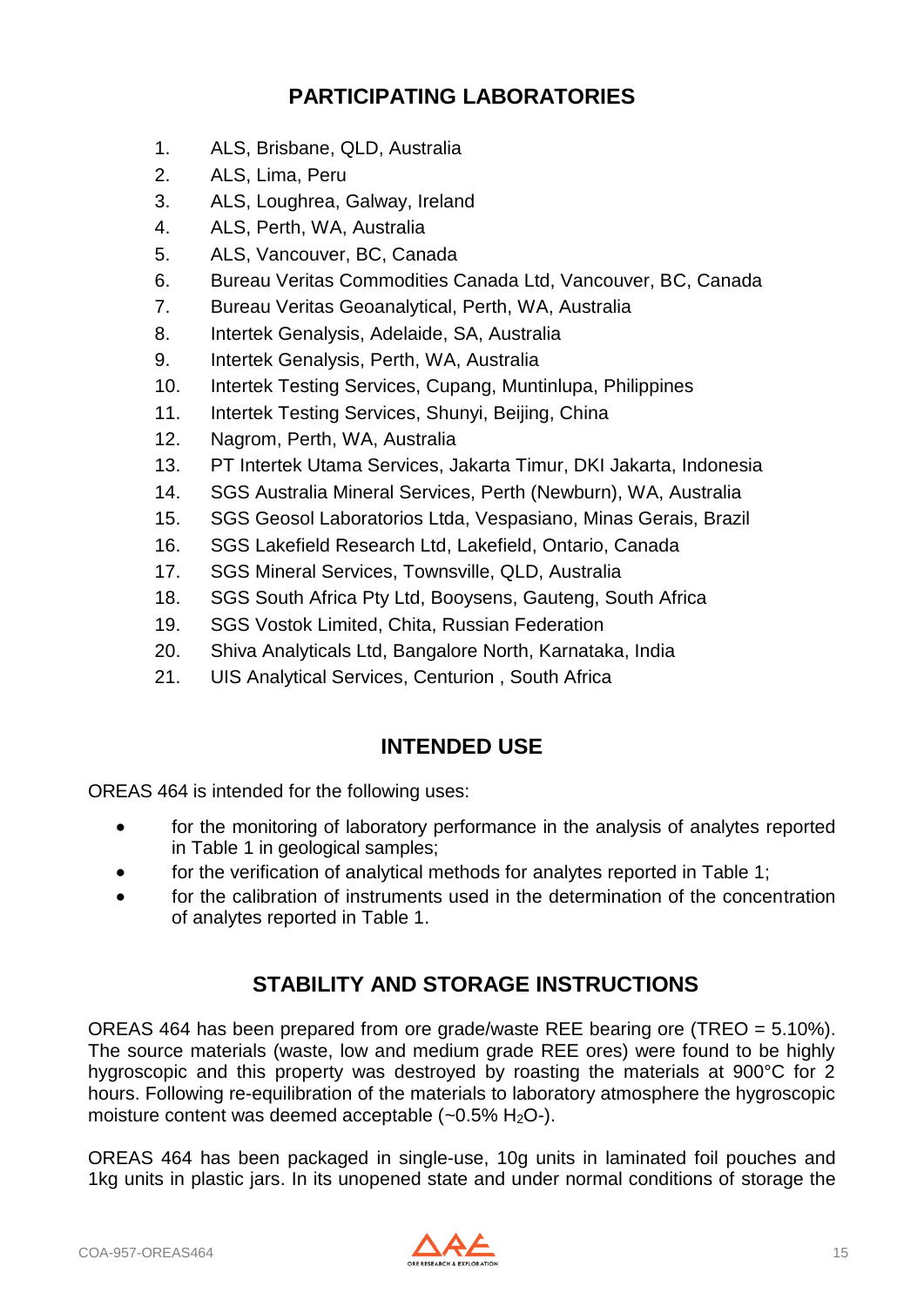CRM has a shelf life beyond ten years. Its stability will be monitored at regular intervals and purchasers notified if any changes are observed.

#### **INSTRUCTIONS FOR CORRECT USE**

The certified values derived by 4-acid digestion and by fusion with ICP-OES/MS refer to the concentration levels in the packaged state. There is no need for drying prior to weighing and analysis.

In contrast the certified values derived by lithium borate fusion XRF and for LOI at 1000°C are on a dry sample basis. This is standard laboratory protocol for fusion XRF determinations and requires the removal of hygroscopic moisture by drying in air to constant mass at 105°C. If the reference material is not dried prior to analysis, the certified values should be corrected to the moisture-bearing basis.

### **TRACEABILITY**

The analytical samples were selected in a manner to represent the entire batch of prepared CRM. This 'representivity' was maintained in each submitted laboratory sample batch and ensures the user that the data is traceable from sample selection through to the analytical results that underlie the consensus values. Each analytical data set has been validated by its assayer through the inclusion of internal reference materials and QC checks during analysis. The laboratories were chosen on the basis of their competence (from past performance in inter-laboratory programs) for a particular analytical method, analyte, or analyte suite, and sample matrix. Most of these laboratories have and maintain ISO 17025 accreditation. The certified and non-certified (indicative) values presented in this report are calculated from the means of accepted data following robust statistical treatment as detailed in this report.

# **QMS ACCREDITED**

ORE Pty Ltd is accredited to ISO 9001:2008 by Lloyd's Register Quality Assurance Ltd for its quality management system including development, manufacturing, certification and supply of CRMs.



# **HANDLING INSTRUCTIONS**

Fine powders pose a risk to eyes and lungs and therefore standard precautions such as the use of safety glasses and dust masks are advised.